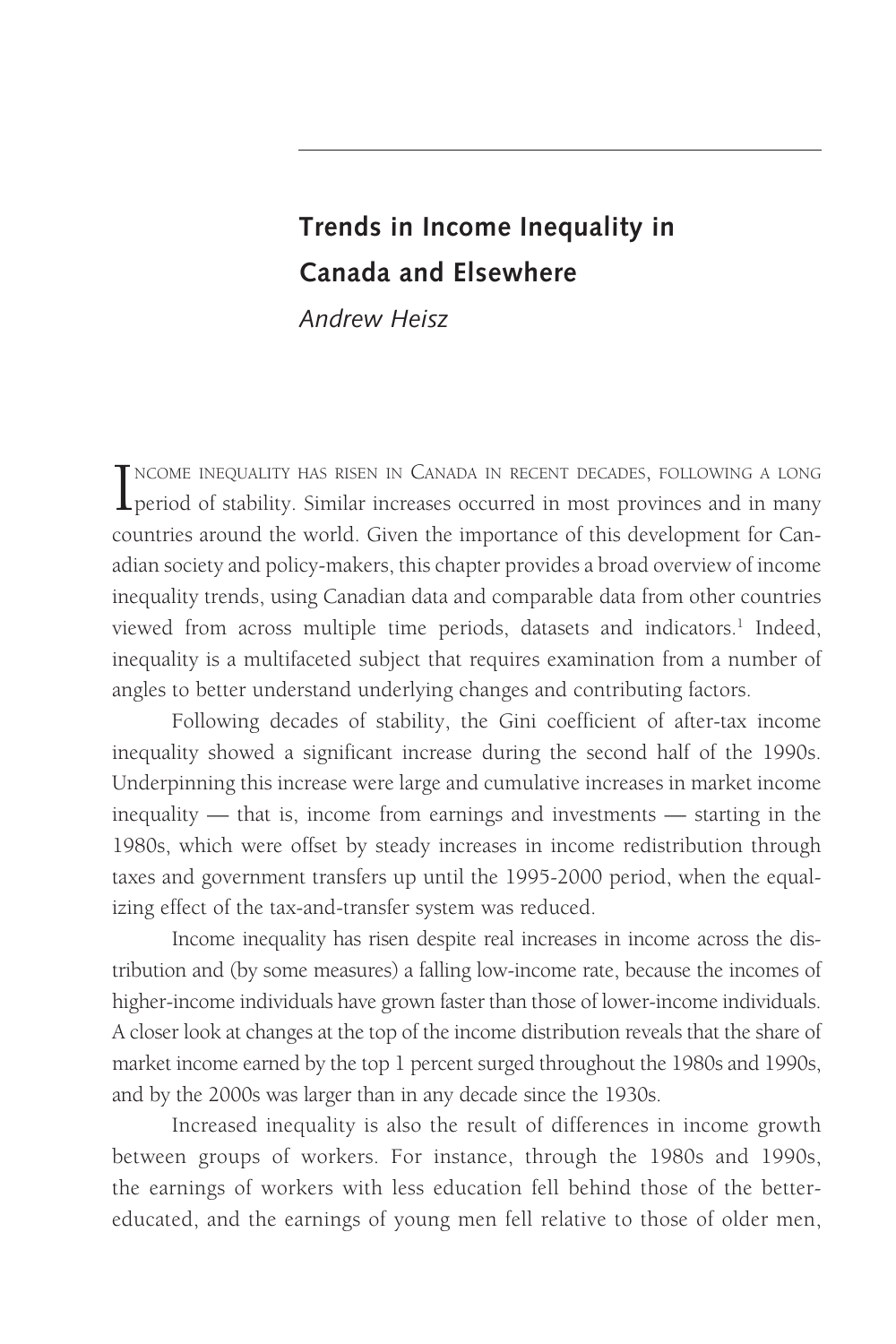although both less-educated and younger workers experienced relative wage improvements in the 2000s.

Debates about the importance of these income inequality trends for society often come down to a question of income mobility. In other words, is the relative standing of individuals in the income distribution permanent? If not, what is the probability that their situation will improve or deteriorate? Recent studies of income mobility in Canada show that mobility is relatively high both for individuals over time and for families across generations, although there is some evidence of declining mobility among individuals, raising concerns that income inequalities may become more permanent.

## **Data and Methods**

THERE ARE MANY DIFFERENT WAYS TO EXAMINE INCOME INEQUALITY, BUT IN THIS chapter I use two of the more common approaches. The first measures the concentration of income among particular segments of the income distribution. For example, the media commonly report the concentration of income among the "top 1 percent" or the "top percentile" of earners. In this way, the aggregate income of the top 1 percent of earners is expressed as a share of the aggregate income of all earners. It is also common to hear statistics reported on the "top decile" and "top quintile," which corresponds to the top 10 percent and 20 percent of earners, respectively. An advantage of such concentration measures is that they are easy to communicate, since most people can easily grasp the idea that some people receive a disproportionately large or small share of income. A weakness of such measures, however, is that they do not reflect all changes in inequality. For example, monitoring trends in the concentration of income in the top 1 percent of the distribution will not necessarily reveal a shift in income received by the middle class; for this, one would need to look at other indicators.

The Gini coefficient  $-$  a summary indicator of inequality that is widely used and accepted — is the second measure I use. The coefficient can range between 0 and 1, where 0 represents a situation of complete equality (all members of a population have equal income) and 1 represents a situation of complete inequality (all income is earned by one member of a population). A strength of the Gini coefficient is that it responds to all changes in the distribution of income although there may be changes in equality in some parts of the distribution that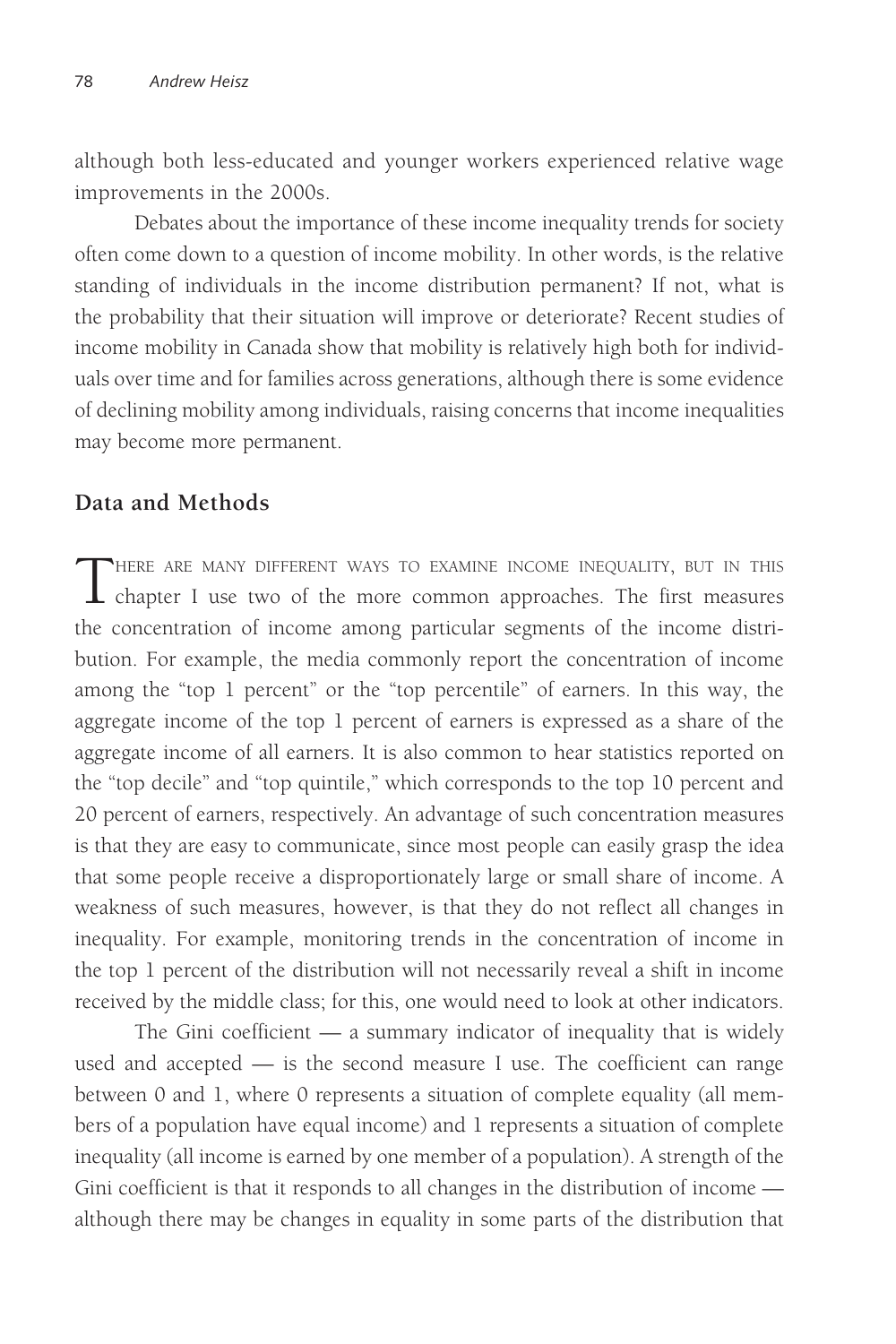cancel out changes in other parts. A weakness of the Gini coefficient is that it tends to be more responsive to changes in the middle of the income distribution, and so might not capture well changes at the very top or bottom.

Another feature of the analysis is the use of low-income statistics, which, as I explain later, differ from inequality statistics. Low-income statistics measure the concentration of the population at the bottom end of the income distribution. These statistics also come with strengths and weaknesses, and certain measures are more closely related to inequality than others.

When studying inequality among the population as a whole, it is often preferable to use as complete a definition of income as possible, taking into account government transfers received and income taxes paid. One would also want to measure income at the level of the spending unit — usually assumed to be the family or household. Another consideration is that households with higher incomes tend to be larger than those with lower incomes, and larger families can enjoy economies of scale, such as sharing the cost of housing. For these reasons, it is common practice to adjust household incomes to make the incomes of different-sized families comparable. Thus, for discussing broad trends in income inequality, one typically uses measures based on "adult-equivalent-adjusted (AEA) after-tax household income."2 It is also useful to examine inequality measures based on other income definitions, such as market income, which includes only income generated from earnings and investments. I refer to "AEA market income" where appropriate.

Data from social surveys are most commonly used in producing inequality statistics at an aggregate level. The strength of such data is that they are often rich in explanatory variables that might assist in interpreting changes in inequality. The statistics that I report on the concentration of income in the top 20 percent of the income distribution, the Gini coefficient and the low-income rate are based on AEA after-tax household income generated using data from Statistics Canada's Survey of Consumer Finances (SCF), covering the period from 1976 to 1997, and the Survey of Labour and Income Dynamics (SLID), for the period from 1993 to 2011. For international comparisons, I use data from the Organisation for Economic Cooperation and Development (OECD) Database on Household Income Distribution and Poverty, which, for Canada, also uses the SCF and SLID series.

When examining the concentration of income at the top of the income distribution, it is common to use measures that reflect income generated by the market (excluding taxes), and to keep statistics at the individual level, rather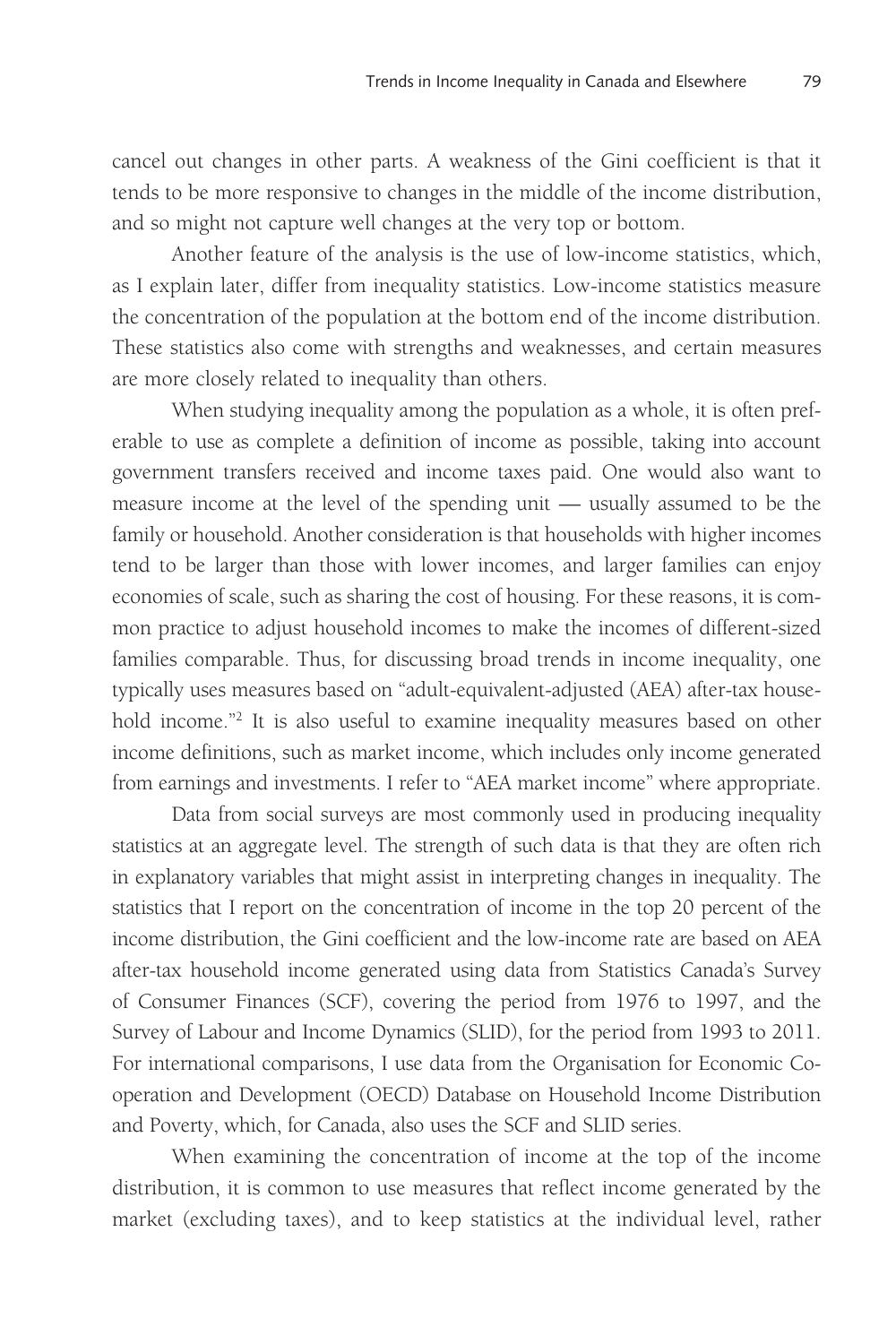than at the household level. Often the interest in these studies is to explore how changes in the labour market are leading to increased concentrations of market income among top earners, rather than to describe how overall spending power is being concentrated among fewer families, although the results are related. A disadvantage of social surveys is the scarcity of observations at the upper-income levels, which makes the computation of top-percentile inequality measures problematic. For these reasons, descriptions of the top end of the income distribution are based on pre-tax personal income from Canadian taxfiler data, compiled in large datasets such as the Longitudinal Administrative Databank or the World Top Incomes Database. Detailed statistics for the top of the income distribution can also be generated using census data (see Lemieux and Riddell, in this volume). An advantage of using census data is that they combine the advantages of both the administrative and survey datasets: they provide information on useful explanatory variables and have the large numbers of observations necessary to describe accurately trends at the extremes of the income distribution.<sup>3</sup>

## **Income Inequality Trends in Canada and Elsewhere**

**X** THETHER MEASURED BY THE SHARE OF AEA AFTER-TAX INCOME HELD BY households in the top 20 percent (or top quintile) of the distribution or by the Gini coefficient using the same income definition, income inequality increased in Canada over the 1995-2000 period. As figure 1 illustrates, in terms of the concentration of income, the top 20 percent of income earners earned on average 39.0 percent of all income between 2000 and 2011, up from 36.7 percent between 1976 and 1995. At the same time the Gini coefficient rose from 0.293 in 1995 to 0.317 in 2000, an increase that is considered large in the inequality literature. To give a sense of its scale, an increase of 0.024 in the Gini coefficient would account for about one-fifth of the difference in inequality between a lowerincome-inequality country such as Sweden and a higher inequality country such as the United States<sup>4</sup>

Other than the marked increase in after-tax income inequality between 1995 and 2000, there was comparatively little change in inequality over that period. The period from 1976 to 1995 was characterized by cyclical increases and decreases in inequality and no sustained trend. Comparing 1979 and 1989, two similar points in the business cycle, the Gini coefficient fell only slightly, from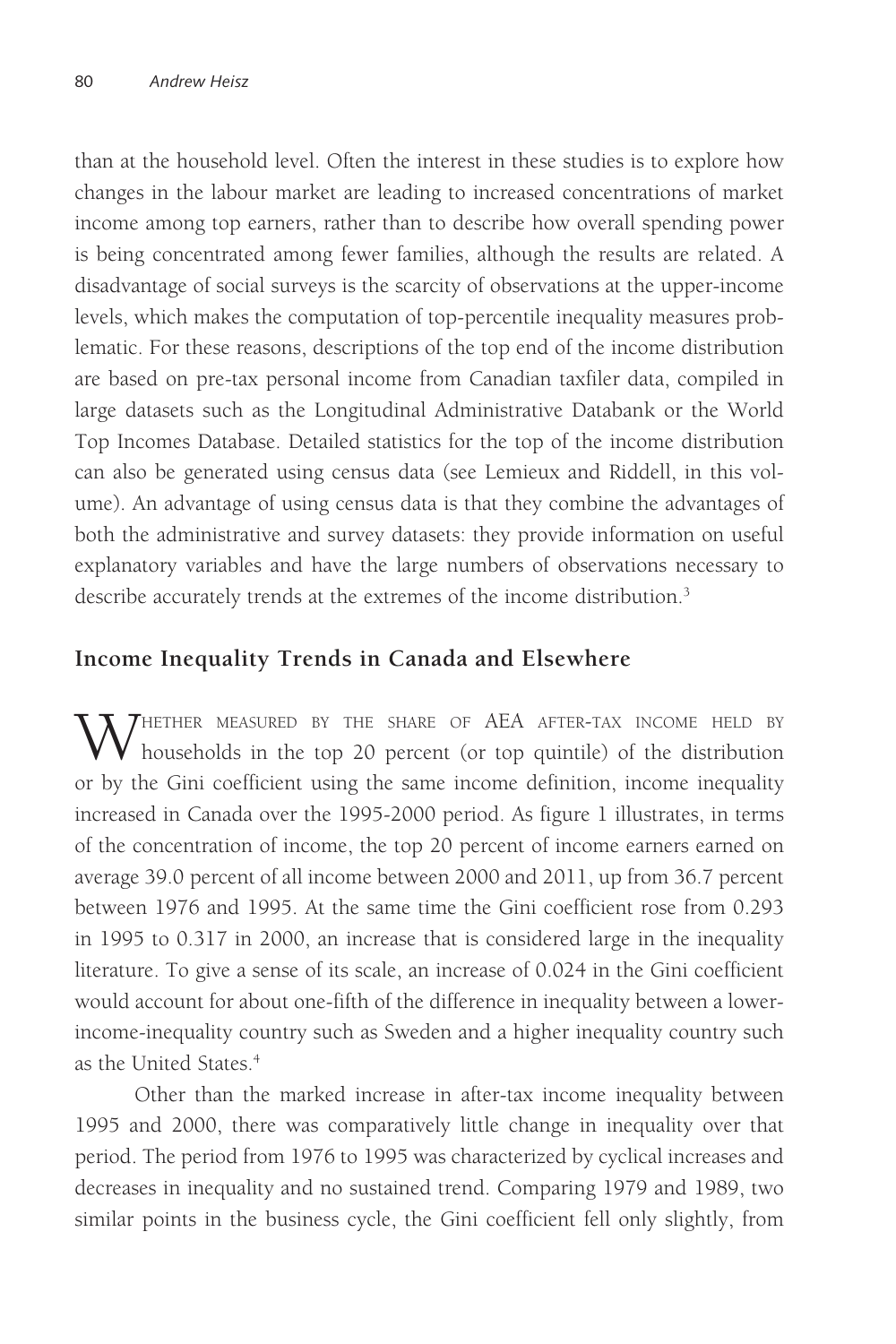



0.286 to 0.281. During most years from 2000 through 2011, the Gini coefficient more or less remained at the higher level reached in 2000, varying only within a narrow range. This is not to say that all types of inequality did not change over this period, or that inequality did not change according to some other measures — there were, in fact, important changes in market income inequality during the 1980s and 1990s, as well as changes in the concentration of income in the hands of the top 1 percent of earners in each decade from the 1980s to the 2000s.

Inequality changes when incomes in certain parts of the income distribution grow at a different rate than in others. Indeed, it is possible to have rising inequality when households in all parts of the income distribution are becoming better off. As table 1 shows, between 1979 and 1995, after-tax incomes changed very little at the bottom, middle and top ends of the distribution, as did income inequality. Yet, between 2000 and 2011, a period also associated with little change in inequality, incomes grew strongly across the distribution. From 1995 to 2000, however, the period of the largest increase in after-tax income inequality, average income in the highest quintile grew more than average income in the

Source: Statistics Canada, CANSIM tables 202-0707 and 202-0709. <sup>1</sup> Income is measured after tax on an adult-equivalent-adjusted (AEA) basis.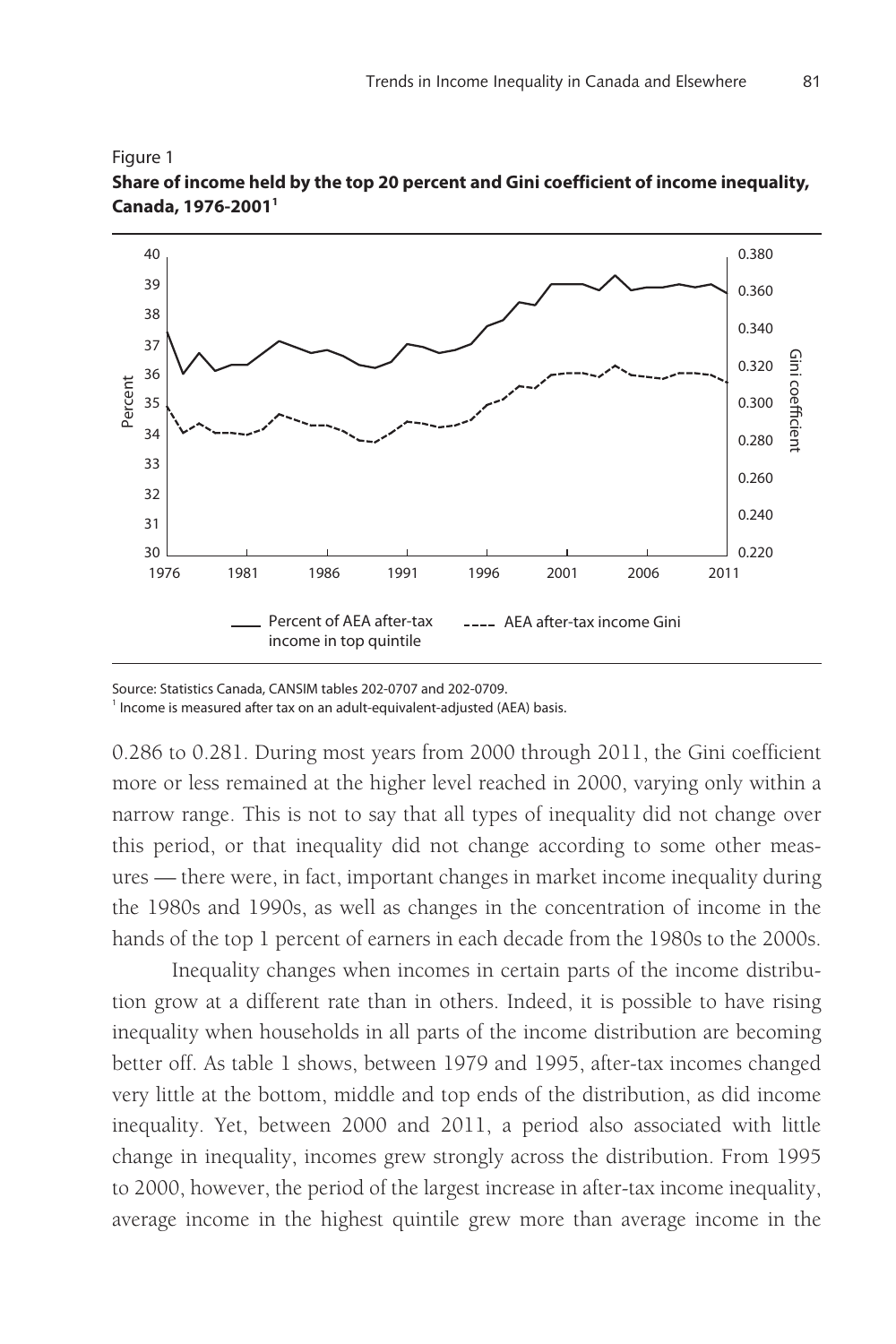|           | Average income (2011\$) |                 |                         |
|-----------|-------------------------|-----------------|-------------------------|
|           | Lowest quintile         | Middle quintile | <b>Highest quintile</b> |
| 1979      | 13,000                  | 31,700          | 62,100                  |
| 1995      | 13,200                  | 30,500          | 62,600                  |
| 2000      | 13,600                  | 33,700          | 74,700                  |
| 2011      | 16,900                  | 39,900          | 87,800                  |
|           |                         | % change        |                         |
| 1979-1995 | 1.5                     | $-3.8$          | 0.8                     |
| 1995-2000 | 3.0                     | 10.5            | 19.3                    |
| 2000-2011 | 24.3                    | 18.4            | 17.5                    |
|           |                         |                 |                         |

#### Table 1 **After-tax income1 by quintile, Canada, selected years, 1979-2011**

Source: Statistics Canada, CANSIM table 202-0707.

Adult-equivalent-adjusted basis.

middle, which in turn grew more than average income in the lowest quintile. In short, the two periods of comparative steadiness in inequality are associated with more balanced changes across the income distribution, while the period of rising inequality is associated with large income increases in the top quintile and low real income growth at the bottom.<sup>5</sup>

#### **Rising income inequality across countries and provinces**

The increase in income inequality seen in Canada also occurred in other countries, as shown in a report by the OECD (2011) that compares after-tax income inequality trends across a number of OECD countries between 1985 and 2008 (figure 2). With regard to Canada's position internationally, the report makes two salient observations. First, income inequality differs markedly among OECD countries, and Canada ranks near the middle of the group (the OECD estimate of the Gini coefficient for Canada was 0.324 in 2008). For example, countries such as the United Kingdom (0.345) and the United States (0.378) have higher inequality, and Scandinavian countries such as Sweden (0.259) and Finland (0.259) have lower inequality. Second, between 1985 and 2008, income inequality increased in virtually all OECD countries. The Gini coefficient for Canada rose from 0.293 to 0.324 over the period. Large increases in inequality were also recorded in the United States, New Zealand, Australia, Japan and several countries in Europe, indicating that the rise was not concentrated only in North America or in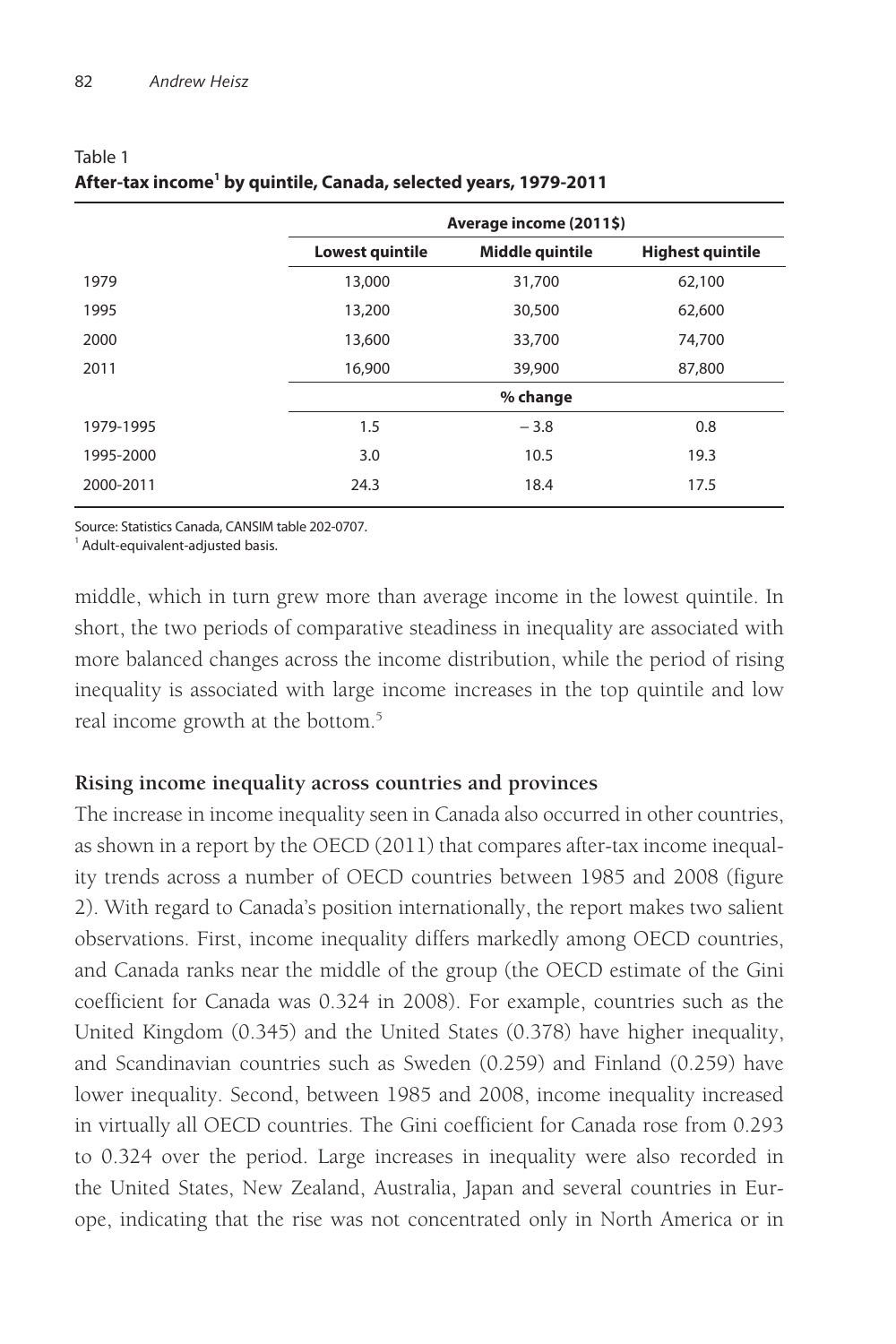

Figure 2 **Gini coefficient by country, 1985 and 20081**

Source: OECD (2011).

<sup>1</sup> Based on adult-equivalent-adjusted after-tax income.

Anglo-Saxon countries. Indeed, inequality rose both in countries with traditionally high levels of inequality, such as the United States and the United Kingdom, and in those with traditionally lower levels, such as Sweden and Finland.

Even within Canada income inequality varies from province to province, although the differences between provinces are less than those between OECD countries. For example, the Gini coefficient for after-tax income in 2011 was 0.311 in Ontario, 0.291 in Quebec and 0.337 in Alberta (Statistics Canada, CANSIM table 202-0709), inequality levels that range between those in low- and high-inequality OECD countries. Statistics at the provincial level are more susceptible to error due to smaller samples, so to look at changes in provinces' income inequality over time, I compare data averaged over the 1985-89 and 2007-11 periods (figure 3). I find that, as in most OECD countries, inequality rose in all provinces, although in some cases the increase was small and probably not significant. The largest increase was in Ontario, where the Gini coefficient grew by 0.041.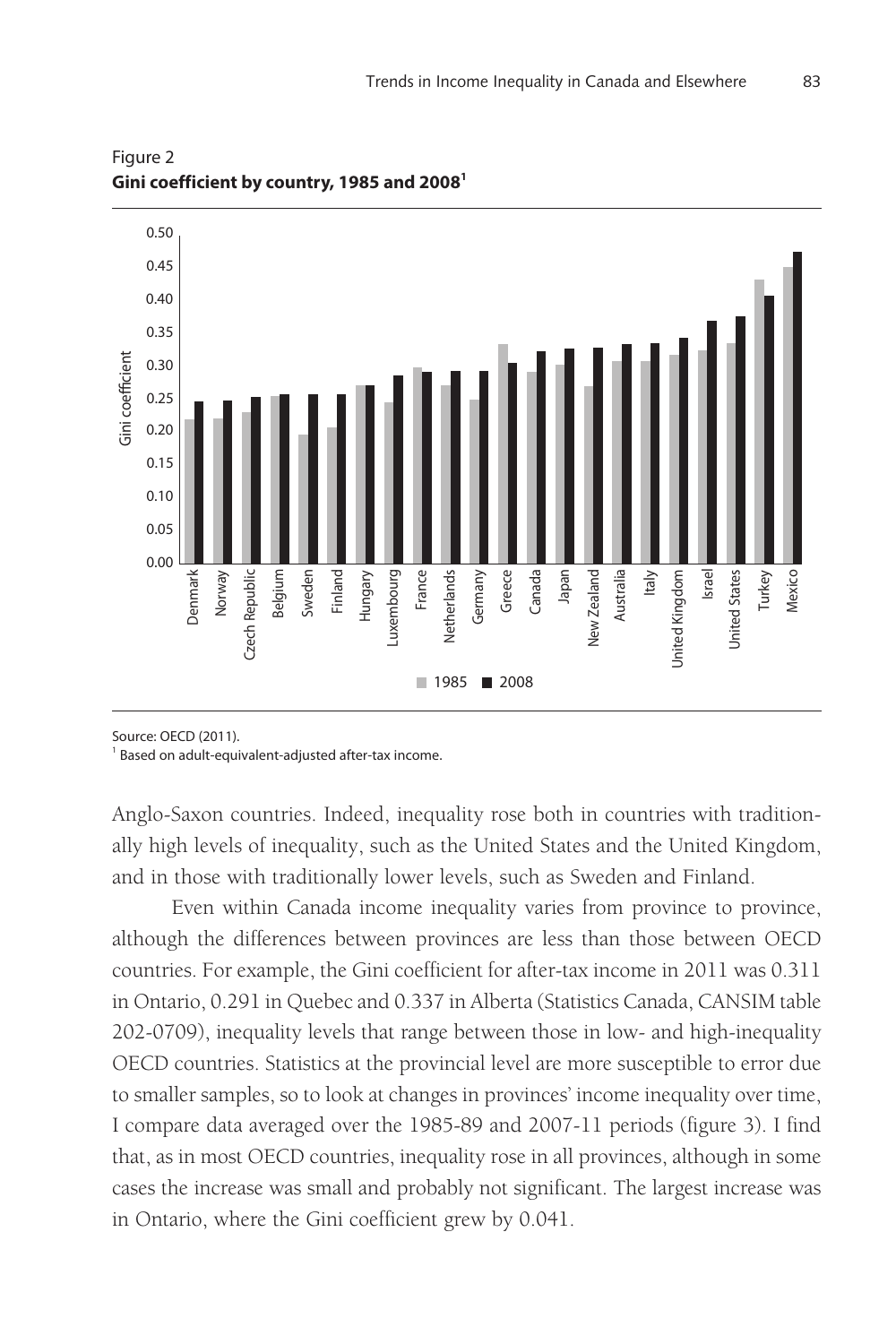

Figure 3 **Gini coefficient by province, Canada, 1985-1989 and 2007-2011 averages1**

Source: Author's calculations based on Statistics Canada, CANSIM table 202-0709. <sup>1</sup> Based on adult-equivalent-adjusted after-tax income.

#### **The top 1 percent**

Although the study of income inequality is long-standing, public interest in this topic has peaked in recent years, partly as a result of research on the concentration of income among the top 1 percent of earners. Piketty and Saez (2003) for the United States and Saez and Veall (2005) for Canada provide evidence that, by the 2000s, the concentration of income among top earners had reached levels not seen in these countries since the 1930s. The increase in concentration was particularly rapid over the 1993-2010 period.

As figure 4 shows, the share of market income received by the top 1 percent of income earners in Canada increased steadily, from 7.6 percent in 1982 to 12.0 percent in 2011 (peaking at 13.6 percent in 2006). The only interruptions in this steady rise were at the onset of economic slowdowns in the early 1980s, the 1990s and the 2000s, when the income share of high-income earners tended to fall.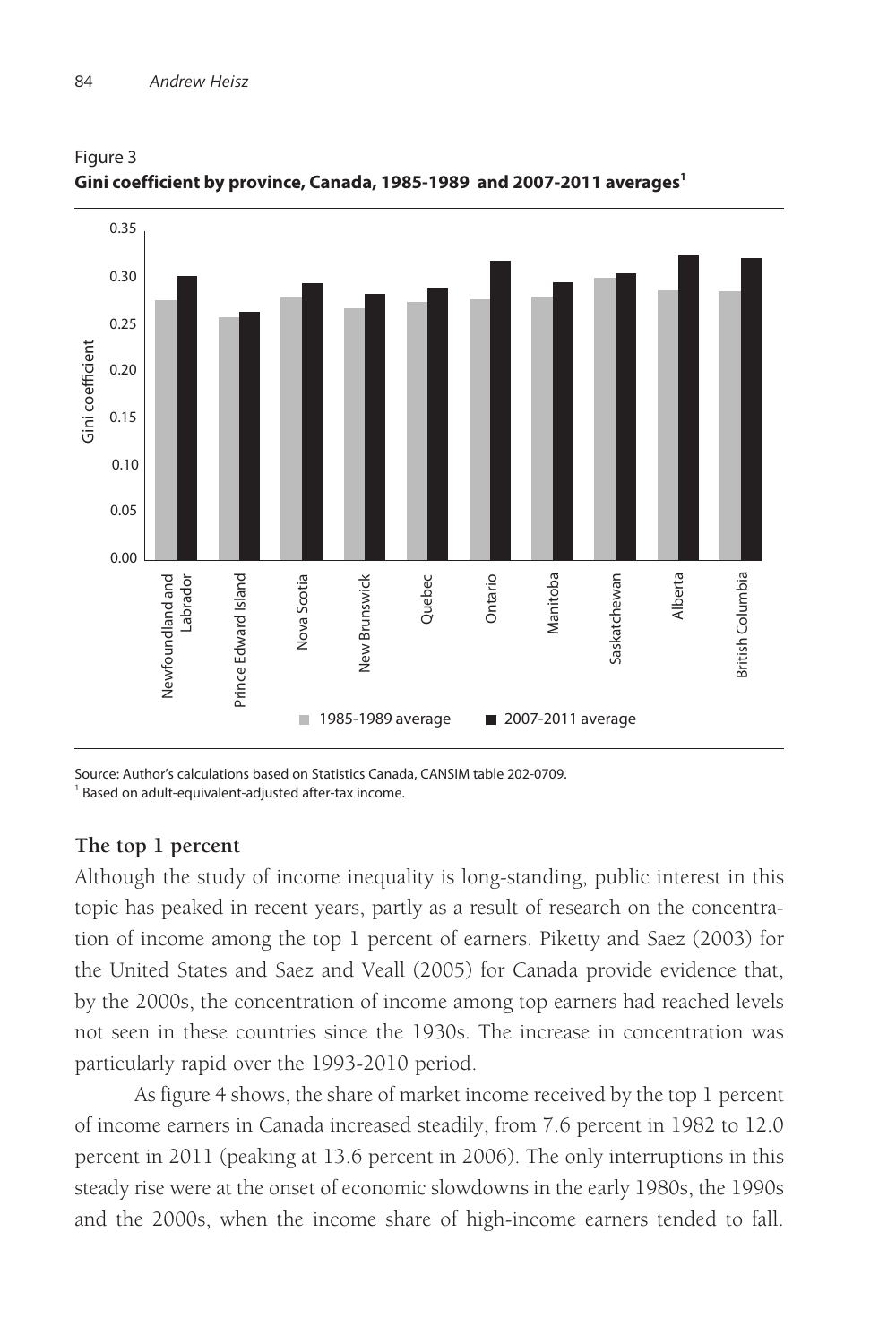

Figure 4 **Share of market income held by the top 1 percent of earners, Canada, 1982-2011**

Source: Statistics Canada, CANSIM table 204-0001.

Overall, trends in the top earners' market income share reflect trends discussed earlier in relation to the Gini coefficient for AEA after-tax income, with the largest increase occurring between 1995 and 2000, although the rise in the top income shares started earlier, in the late 1980s. A closer look reveals that the increase in top income shares was even faster for earners in the top 0.1 percent and 0.01 percent of the distribution. Compared with 1982, the share earned by the top 1 percent was more than one and a half times as large in 2011, the share earned by the top 0.1 percent was twice as large and the share earned by the top 0.01 percent was two and a half times as large — that is, the top 0.01 percent earned 0.6 percent of income in 1982 and 1.5 percent of income in 2011.

The steady increase in the top 1 percent's share of market income is occurring in most areas of Canada, but, as figure 5 shows, it is particularly pronounced in large urban centres (Murphy and Veall, forthcoming). The increased concentration of income among the top 1 percent was seen in all large Canadian cities over the period from 1982 to 2011, but the increase was largest in Toronto and Calgary. As well, Calgary had the highest income concentration in 2011, at 17.5 percent, followed closely by Toronto at 16.5 percent, with Vancouver ranked third and also above the Canadian average.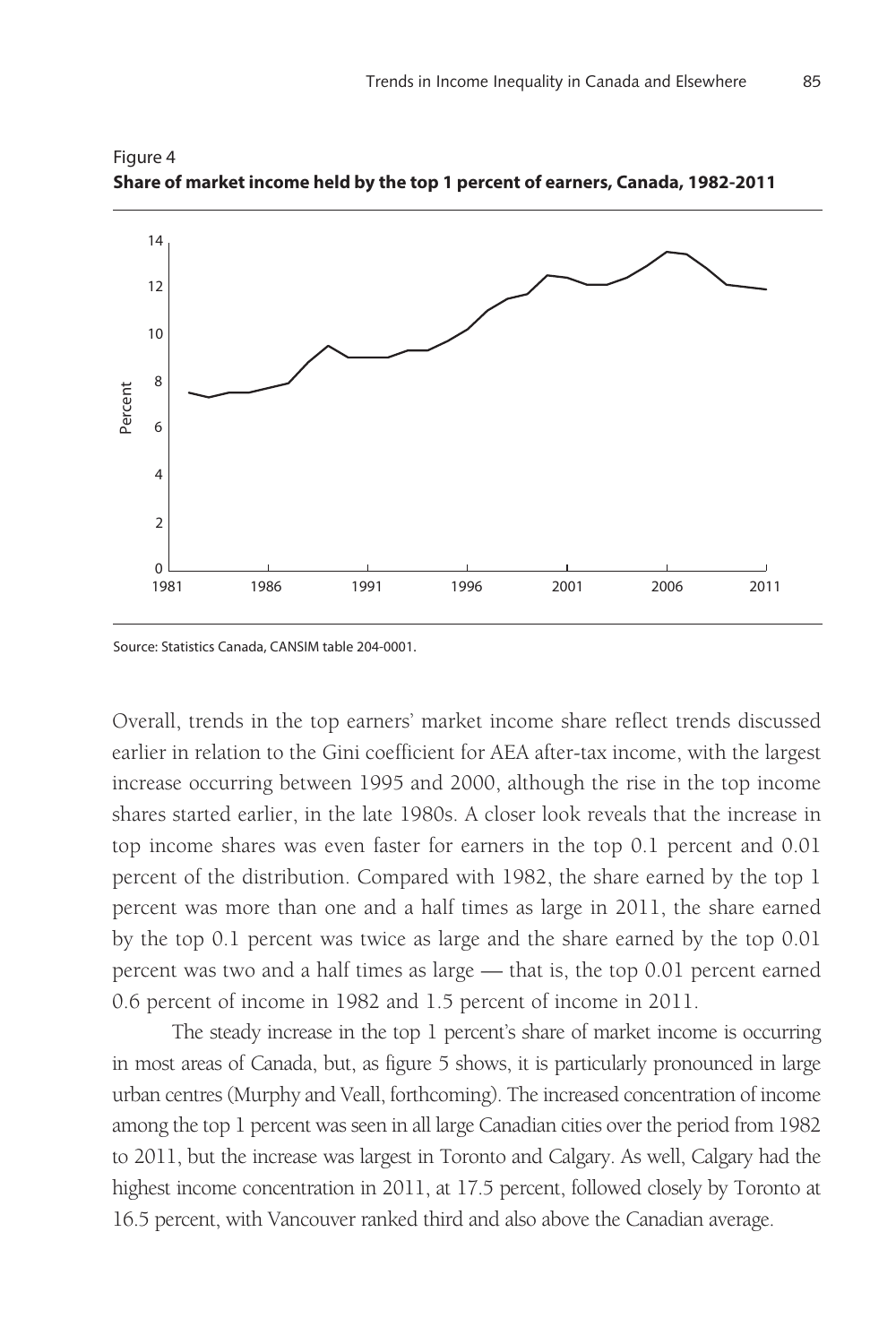Figure 5



**Share of market income held by the top 1 percent of earners in selected census metropolitan areas (CMAs), in all CMAs and in all of Canada, 1982 and 2011**

Source: Statistics Canada, CANSIM table 204-0002.

Note: A CMA is a large urban area together with adjacent urban and rural areas that have a high degree of social and economic integration.

Taking a longer view, data from the World Top Incomes Database show trends in the share of market income earned by the top 1 percent back to the 1920s for both Canada and the United States. As figure 6 shows, from the 1920s to the 1980s the concentration of income among the top 1 percent was similar in both countries. Levels of income concentration among these top earners were high — between 15 and 20 percent — until about the Second World War. Top income shares then fell, and were at their lowest during the 1950s through the 1970s, ranging from 7 to 9 percent. After the recession of the 1980s, both countries saw a rapid increase in the share of income held by the top 1 percent, although the increase was more pronounced in the United States.<sup>6</sup> In 2010, the last year for which data are available for both countries, the top 1 percent in Canada earned 12.2 percent of income, while the top 1 percent in the United States earned 17.5 percent of income. More recently, Wolfson, Veall and Brooks (2014) have added income from Canadian-controlled private corporations to Canadian taxfilers' data to reflect more completely the income of top earners. They conclude that top income shares are significantly higher, and have grown faster in recent years, when this income is taken into account.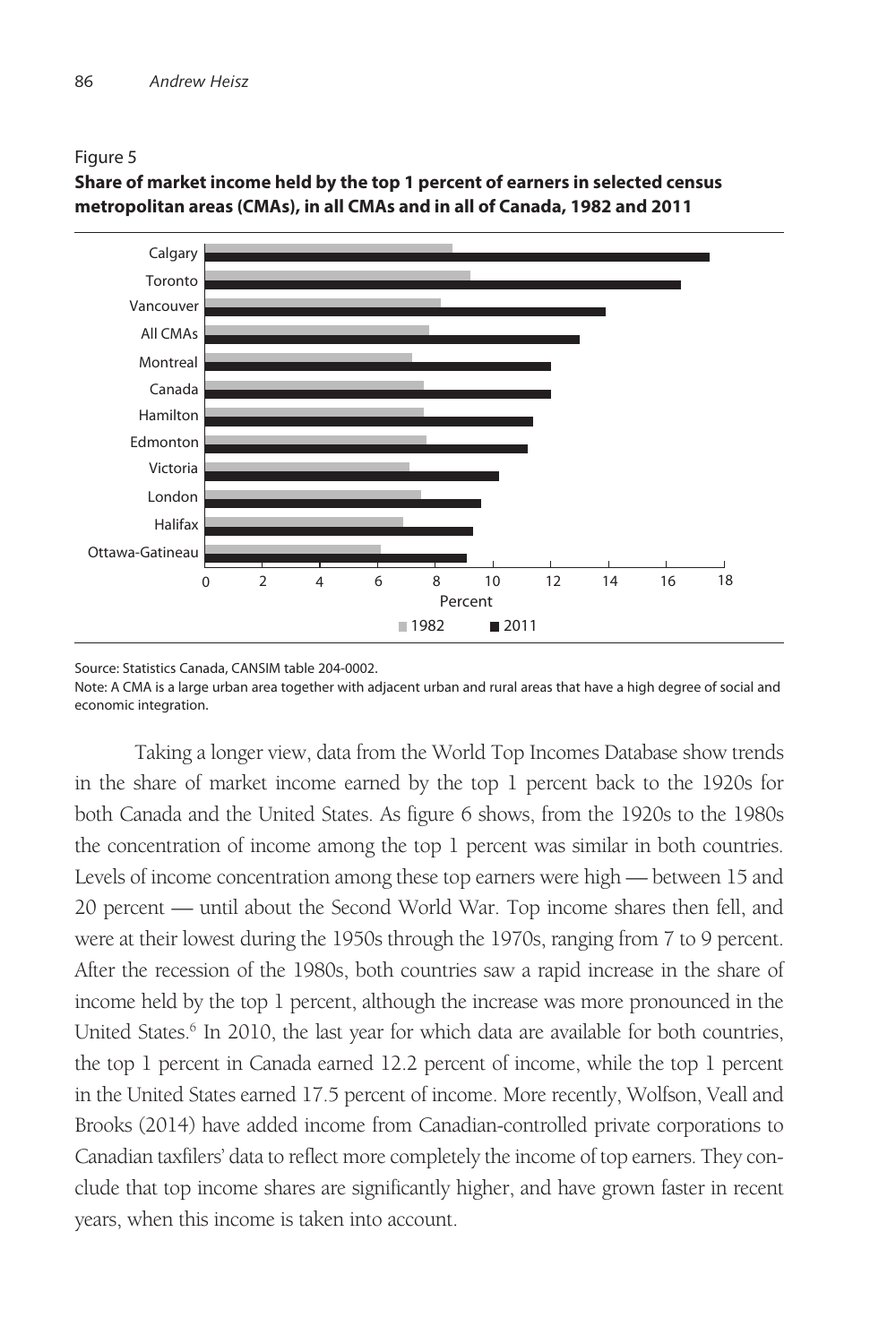



Source: F. Alvaredo, T. Atkinson, T. Piketty and E. Saez, World Top Incomes Database (http://topincomes. parisschoolofeconomics.eu/).

LAD = Longitudinal Administrative Databank

#### **Factors underlying rising after-tax income inequality**

Families receive income from market sources and from direct government transfers such as employment insurance (EI), and they pay income taxes. By design, taxes and transfers tend to reduce income inequality. The rise in after-tax income inequality therefore can be attributed either to changes in the amount of inequality generated by the market or to changes in income redistribution through government taxation and transfer programs. Indeed, both factors have been important in Canada in recent decades.

One way to understand how changes in market income and redistribution have contributed to trends in after-tax income inequality is to compare the Gini coefficients for AEA market income and AEA after-tax income (see figure 7). The market income Gini coefficient measures inequality in income received from earnings, net self-employment income, investment income (such as interest, dividends and net rental income) and private pension income. The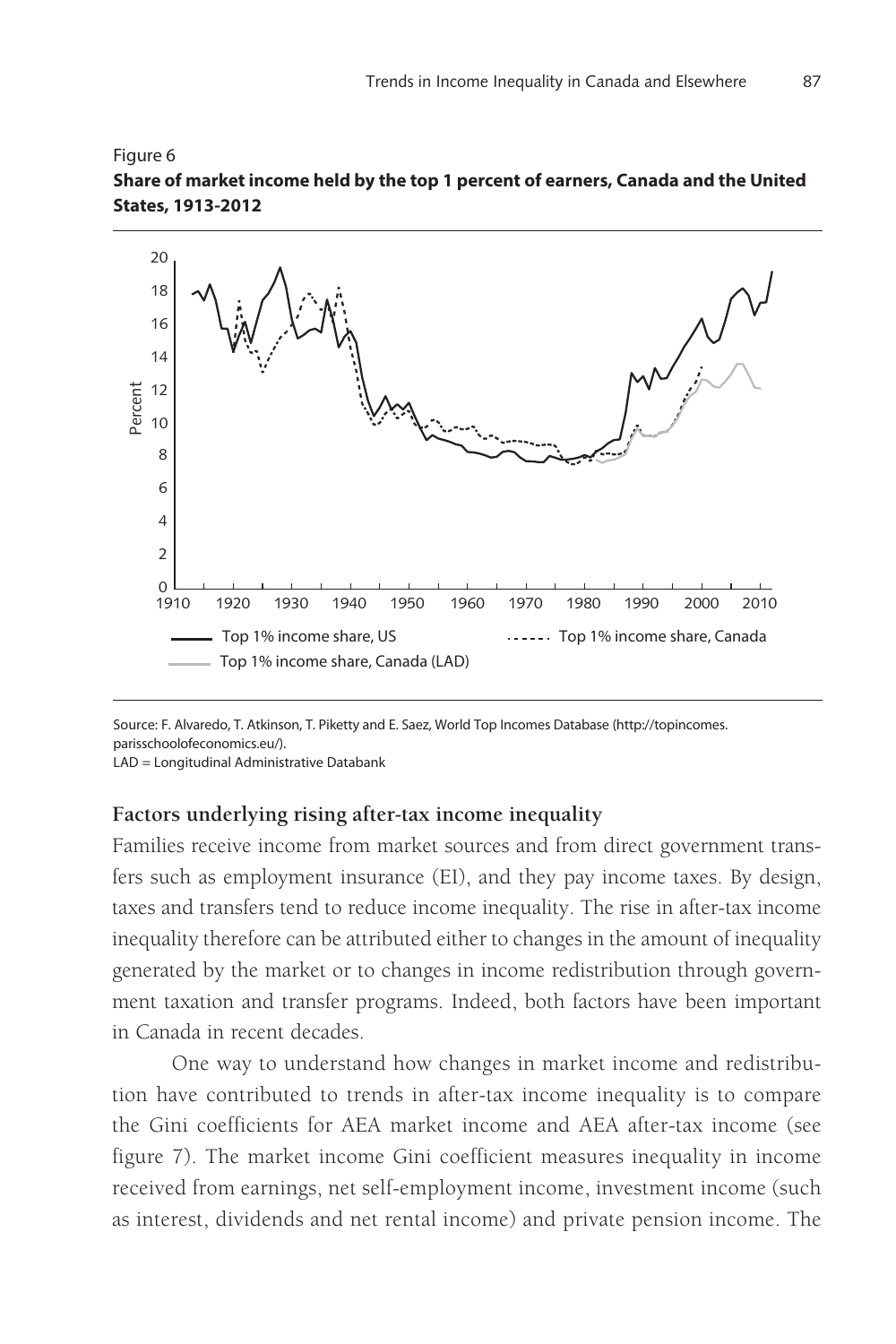

#### Figure 7 **Gini coefficient for market and after-tax income, and Gini coefficient reduction due to taxes and transfers, Canada, 1976-2011**

Source: Statistics Canada, CANSIM table 202-0709.

after-tax income Gini coefficient takes into account the effect of government transfers and taxes. Essentially, the market income Gini coefficient is an indicator of the amount of inequality generated in the market, while the difference between the market and after-tax income Gini coefficients is an indicator of the effect of government redistribution.

It is clear from figure 7 that the increase in after-tax income inequality is rooted in a long-term increase in inequality generated in the market, most of which occurred during the two major recessions in the early 1980s and the early 1990s. From 1981 to 1983 the market income Gini coefficient rose by 9 percent, and from 1989 to 1992 it rose by 10.6 percent. The relative stability of AEA aftertax inequality in the face of these increases in market income inequality can be understood by looking at the trends in redistribution through taxes and transfers, which have followed those of market income and also rose during the recessions of the 1980s and 1990s. Although the level of redistribution remained higher following the 1980s recession, it fell somewhat following the 1990s recession, resulting in a corresponding increase in after-tax income inequality. Nevertheless, the amount by which government redistribution currently reduces inequality is not small by historical standards. In fact, it reduced market income inequality by about the same proportion in the 2000s as it did in the 1980s.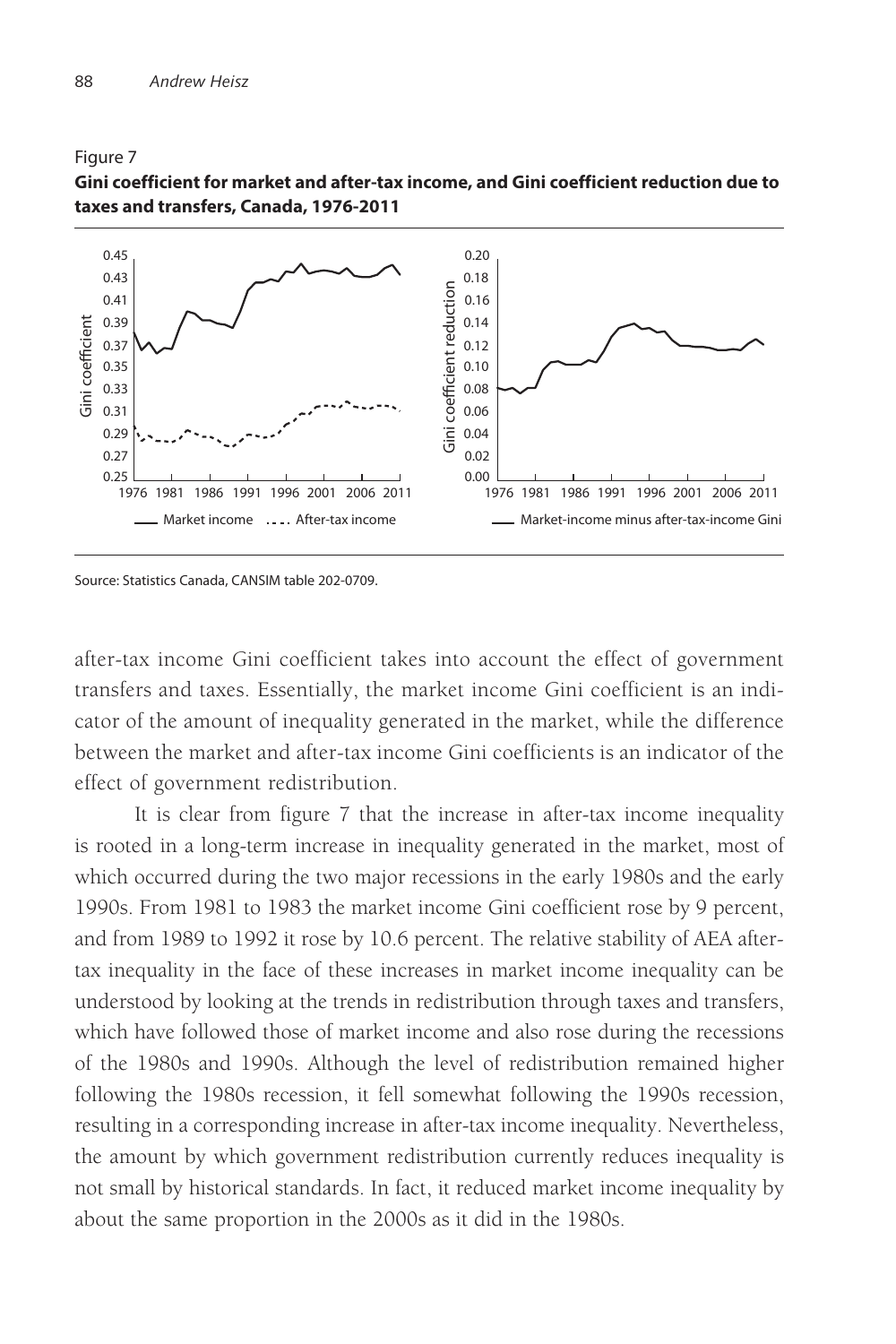The redistributive effect of the Canadian tax-and-transfer system has been studied extensively (see, for example, Beach and Slotsve 1996; Frenette, Green and Milligan 2009; and Heisz 2007). The storyline that emerges from these studies is that the increases in market income inequality that occurred during the 1980s and 1990s recessions were completely offset by a tax-and-transfer system that became more redistributive, or at least redistributive enough to prevent an increase in after-tax income inequality up until the mid-1990s. The tax-andtransfer system became somewhat less redistributive during the second half of the 1990s as a result of spending reduction measures in social assistance and EI programs, which were not offset fully by new child benefit programs. Hence, after-tax income inequality rose accordingly. (See Heisz and Murphy, in this volume, for a more detailed examination of these issues.)

#### **Low-Income Trends**

IN DISCUSSING LOW-INCOME TRENDS, IT IS IMPORTANT TO NOTE THAT INCOME INEQUALITY and low income, though related, are not necessarily the same. Depending on T N DISCUSSING LOW-INCOME TRENDS, IT IS IMPORTANT TO NOTE THAT INCOME INEQUALITY how one measures low income, and depending on the nature of the changes in the income distribution, it is possible to have rising inequality even as low-income rates are falling.

Two low-income measures are in common use in Canada. One is the wellknown low-income cut-off (LICO). The LICO measure tells us what share of the population falls below a fixed income threshold that is updated only to reflect changes in the Consumer Price Index. In other words, it tells us how individuals at the low end of the income distribution are doing in an *absolute* sense. This statistic is not strongly related to inequality, however, since it does not indicate how this population is doing relative to others — only relative to a fixed low-income threshold. The second measure is the low-income measure (LIM), defined as the share of the population whose income falls below a threshold set at one-half the median income in any given year. This measure is similar to the income concentration measures of inequality discussed earlier, and describes how population groups are doing in a *relative* sense. It indicates whether income inequality is rising or falling in the lower half of the income distribution.

The two indicators give different perspectives on low-income trends. As figure 8 shows, the LICO rate and the LIM rate followed similar paths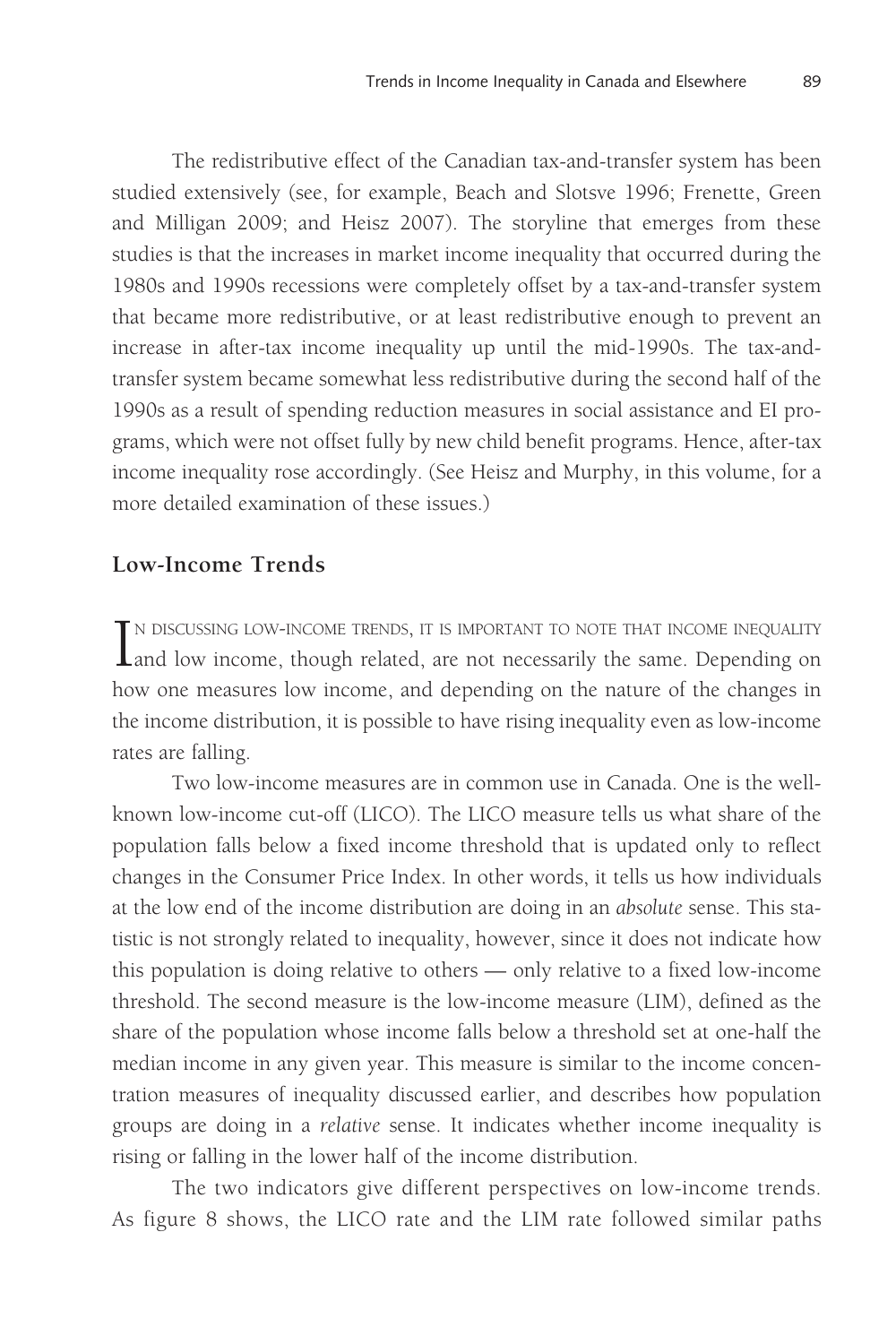

Figure 8 **Share of population in low income under LICO and LIM measures, Canada, 1976-2011**

Source: Statistics Canada, CANSIM table 202-0802. LICO = low-income cut-off LIM = low-income measure

from 1976 to 1996, although the LICO rate was much more responsive than the LIM rate to the effects of the 1990s recession. After 1996, the LICO and the LIM rates went in different directions. Economic growth continued to benefit low-income earners. After-tax incomes in the bottom quintile rose, particularly in the 2000s (see table 1), and the LICO-based low-income rate fell from over 15 percent in 1996 to below 9 percent in 2011. Changes in the LIM rate were muted in comparison. The relative low-income rate represented by the LIM did not fall after 1997 but remained steady at around 13 percent. This reflects the fact that, while families at the bottom of the income distribution made real income gains during this period, these gains were on par with those made by median-income families.

The point can also be made by comparing the two low-income rates for seniors. As figure 9 shows, for the population ages 65 and over, there was a remarkable fall in the LICO-based low-income rate from 30.4 percent in 1977 to just 5.2 percent by 2011, indicating that far fewer seniors were falling below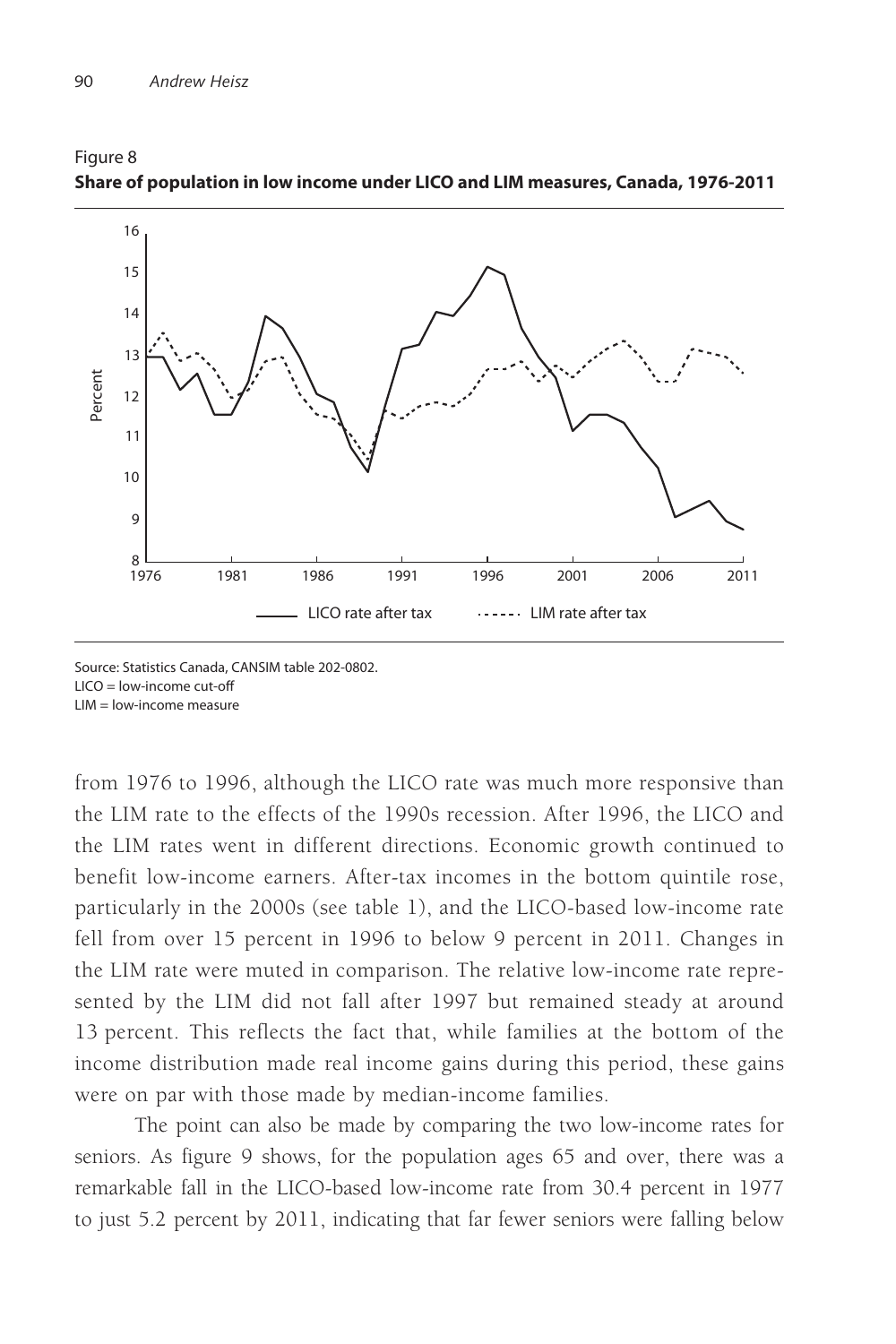



Source: Statistics Canada, CANSIM table 202-0802. LICO = low-income cut-off LIM = low-income measure

the fixed low-income threshold. The LIM-based low-income rate shows a similar improvement up to 1995, when it reached its lowest level of 3.9 percent. After 1995, however, the LIM-based rate trended upward, reaching 12 percent by 2008 and holding steady since then. The conclusion is that seniors at the bottom of the income distribution also made income gains throughout the period, but their incomes fell behind those of median-income families from 1995 to 2008.

## **Income inequality by age, education and gender**

Changes in income inequality among individuals reflect changes in relative earnings between groups, such as between older and younger workers, men and women, and workers with more or less education. At the same time, global indices of inequality such as the Gini coefficient might mask offsetting changes in the relative earnings of various groups. Have particular groups made relative economic gains in recent decades?7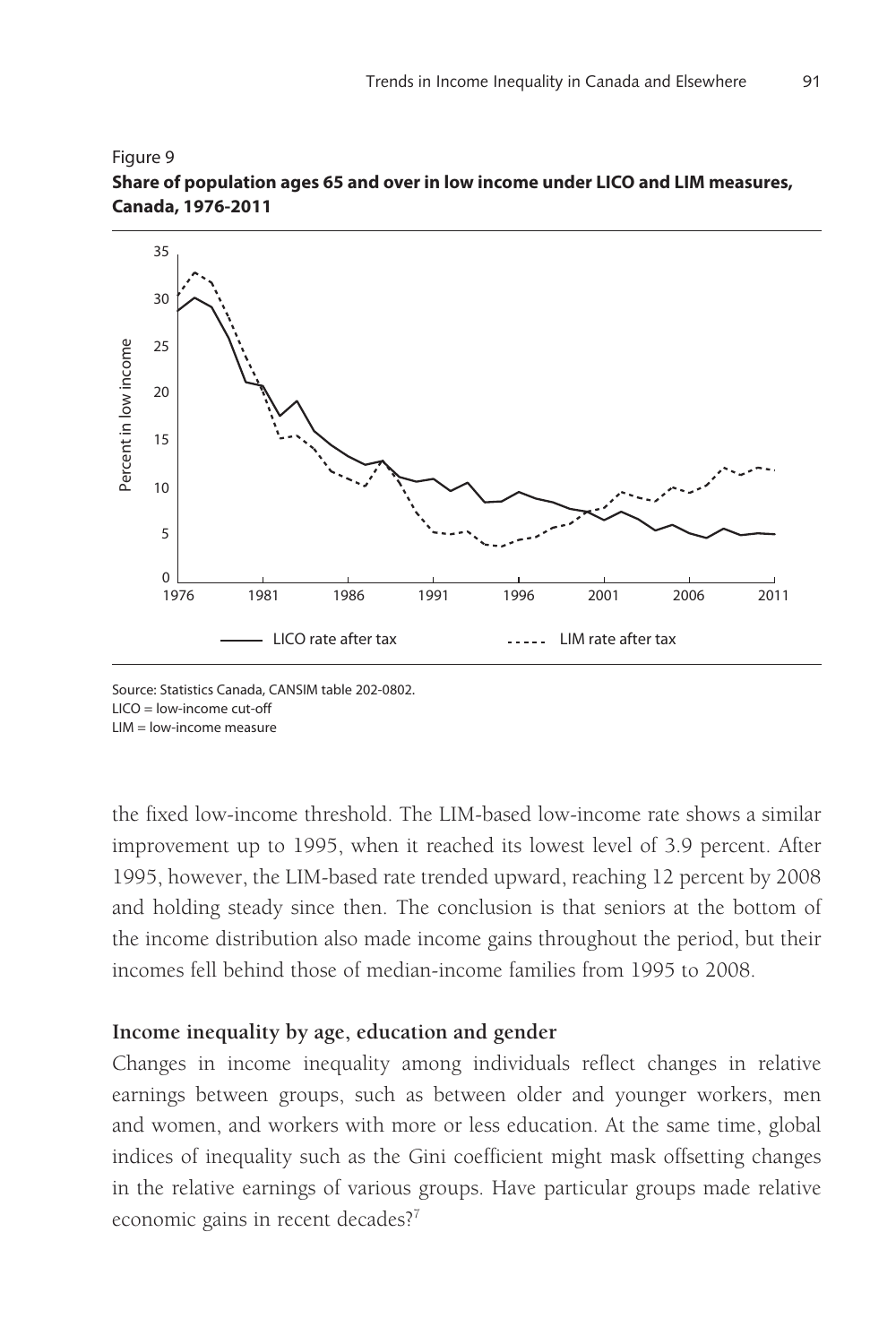Morissette, Picot and Lu (2012, 2013) examine the relative earnings of older and younger workers over three decades beginning in the early 1980s, and find that the difference in the earnings of the two age groups widened between 1981 and 1998 (figure 10). For men, this widening earnings gap was due to a drop in the real earnings of workers ages 25 to 34 and an increase in the real earnings of workers ages 45 to 54 (the results look the same if one looks at more age groups or includes part-time workers). Hourly earnings of younger men fell by 11 percent and those of older men rose by 13.2 percent over this period. In contrast, the earnings of women in both age groups rose — although those of older women rose faster, thus widening the difference in the earnings of older and younger women. Looking at the factors that contributed to the poor earnings performance of younger workers relative to older workers, the authors of the study estimate that about 40 percent of the difference in wage growth among men and three-quarters of the difference among women over the 1981-98 period can be attributed to declining unionization, falling seniority and changes in the industry and occupation of younger workers.



#### Figure 10 **Wage growth of younger and older workers,1 Canada, 1981-1998 and 1998-2011**

Source: Adapted from Morissette, Picot and Lu (2013), charts 5 and 6.

<sup>&</sup>lt;sup>1</sup> Hourly wages of full-time workers.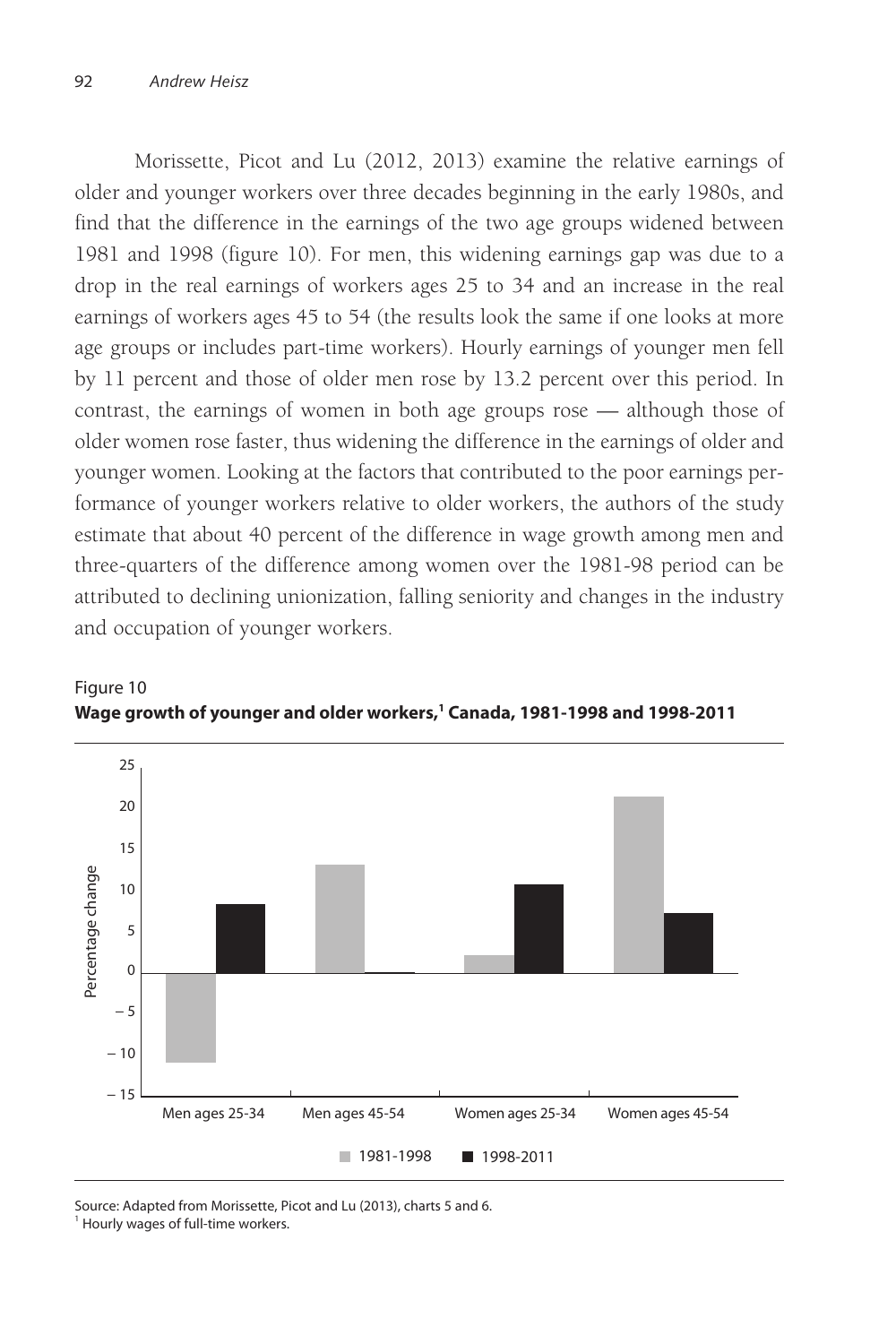

Figure 11 **Earnings of women relative to men, Canada, 1981-2008**

In contrast, the period from 1998 to 2011 was characterized by faster earnings growth for young men and women than for their older counterparts. The hourly wages of younger men rose by 8.5 percent over the period, while those of older men hardly changed; and the hourly wages of younger women rose by 10.9 percent, while those of older women rose by 7.4 percent. Again, changes in unionization, industry and occupation accounted for a substantial portion (60 percent) of the difference in wage growth between younger and older men over the period, as these factors began to shift in favour of younger men. These three factors also accounted for the faster increase in the hourly wages of young women relative to those of older women. An additional factor, however, was the relative increase in the educational attainment of younger women.

The "education wage premium" is the earnings difference between workers with higher education and those with lower education. Boudarbat, Lemieux and Riddell (2010), examining the evolution of pay rates of those with different education levels over two and a half decades, find that the weekly earnings gap between men with a bachelor's degree and those with a high school education rose from

Source: Baker and Drolet (2010). Note: Figure shows female-male pay ratios for workers ages 25-54. Male earnings equals 1.0.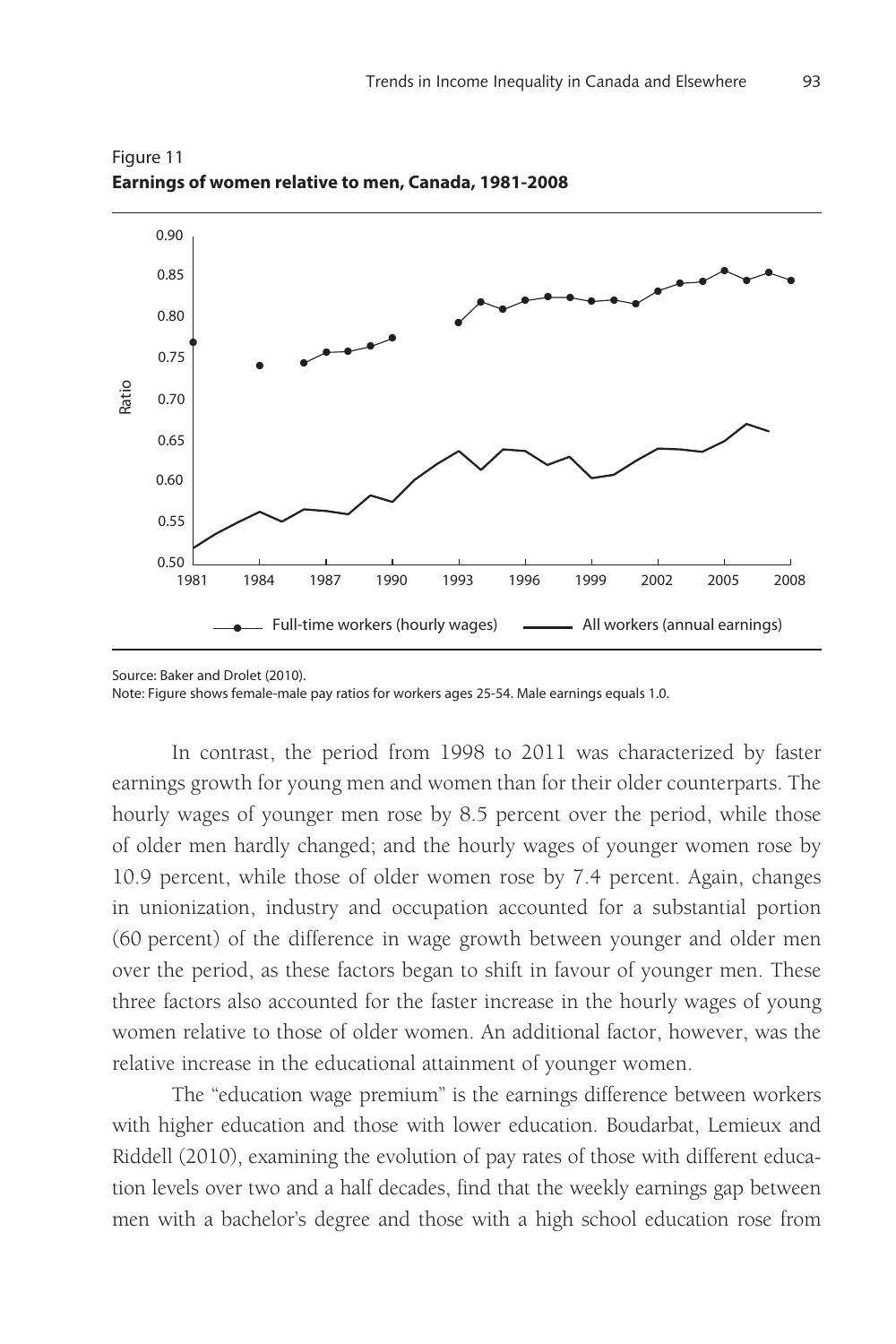32 percentage points in 1980 to 40 percentage points in 2005. Among women, the gap widened by a more modest 3 percentage points.<sup>8</sup>

Another long-standing and better-known wage gap is that between men and women, although, as figure 11 shows, over the past three decades that gap has been reduced gradually. In their study of the gender pay gap, Baker and Drolet (2010) find that, in terms of hourly wages of full-time workers, women earned about 85 percent as much as men in 2008, but that was up from estimates of about 75 percent in the early 1980s. When women and men with the same demographic and employment characteristics are compared, the adjusted wage gap appears to be smaller, with women earning about 92 percent as much as men. The annual earnings gap is wider, however, since women tend to work fewer hours than men during a year (which is why it is preferable to look at hourly wage data), although even by that measure the earnings differential between men and women has declined.

## **Income Mobility**

IN RECENT DECADES, THE STUDY OF INCOME INEQUALITY HAS EVOLVED FROM SIMPLY looking at characteristics of the income distribution at a point in time to also TN RECENT DECADES, THE STUDY OF INCOME INEQUALITY HAS EVOLVED FROM SIMPLY looking at changes over time — or what researchers refer to as "longitudinal" or "dynamic" studies. In longitudinal studies, respondents (or tax records, in the case of administrative datasets) are followed for several years and changes in their situations recorded. In this way, researchers can see whether an individual's position in the income distribution remains fixed over time or is mobile. Such analysis allows the researcher to answer the following questions:

- > Is low income a persistent state? How much mobility into and out of low income is there?
- > By how much do people move up and down the income distribution over time? Has this mobility changed in recent years?
- > What about income mobility across generations? Do children inherit their income position from their parents?
- > How does Canada's experience compare with those of other countries?

To address the first question, data for Canada going back to the early 1990s indicate that there is quite a lot of churning in the low-income population from one year to the next. Tracking changes in the incomes of Canadians over a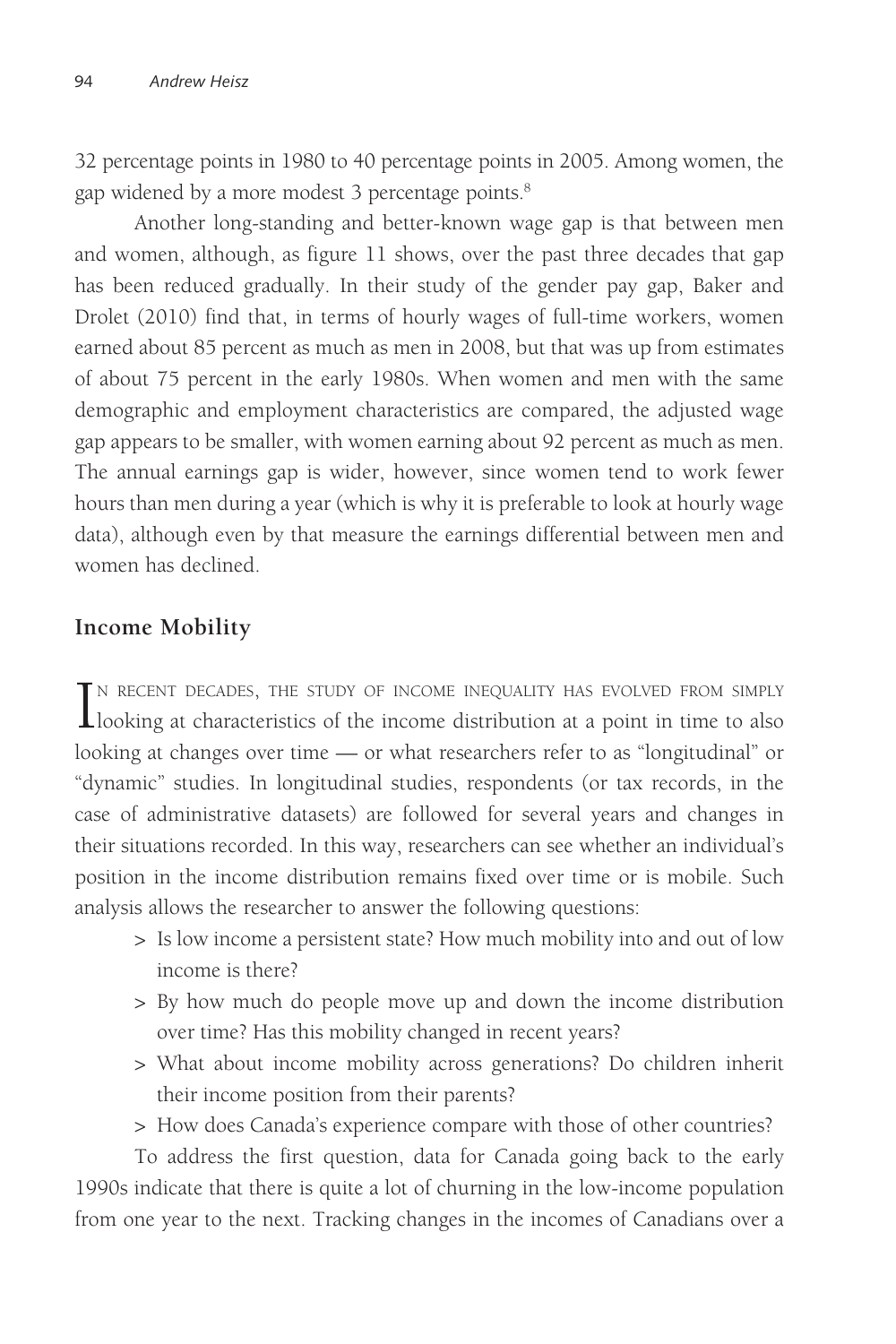six-year period, Murphy, Zhang and Dionne (2012) find that, although the average low-income rate between 2002 and 2007 was 10.9 percent, fully 20 percent of Canadians experienced at least one year of low income during that period, and only 5.1 percent of Canadians remained in low income for four out of the six years. The authors conclude that this "persistent" low-income rate was higher for certain groups: single parents, individuals ages 45 to 64 who live alone, recent immigrants (those who immigrated to Canada between two and ten years earlier<sup>9</sup>) and individuals identifying themselves as having an "activity limitation."

Correspondingly, Murphy, Zhang and Dionne find that the rates of entry into and exit from low income were quite high. For example, one-third of those in low income in one year had escaped the following year. This degree of movement into and out of low income reflects a number of factors — for example, unstable work patterns could cause such movements, but so could other life-cycle factors, such as when youth transition from school to work. (See Fang and Gunderson, in this volume, for a description of low-income trends and patterns among vulnerable groups.)

Questions about the extent to which individuals' relative income changes over time or about their mobility across the income distribution are also important since greater income mobility for a given level of income inequality indicates more labour market opportunity and greater equity (Beach 2006). Two branches of research describe income inequality in this dynamic setting: "income mobility" describes the extent to which a person's relative income standing changes over time, while "intergenerational income mobility" describes the extent to which a person's relative income standing differs from that of his or her parents.

Based on their analysis of the income mobility of Canadians across the income distribution using multiple indicators over a long period, Zhang, Chung and Saani (forthcoming) confirm the conclusion other Canadian researchers (for example, Beach 2006) have reached — namely, that, although levels of income mobility are high overall, income mobility has declined. As figure 12 shows, income "immobility," measured by the percentage of persons who did not move from one income decile to another over a five-year period, has risen in recent decades, from 25.7 percent in the period from 1989 to 1994, to 30.1 percent from 1993 to 1998, and to 32.5 percent from 2005 to 2010. A decline in income mobility such as this indicates that inequalities in income observed at one point in time are becoming more permanent.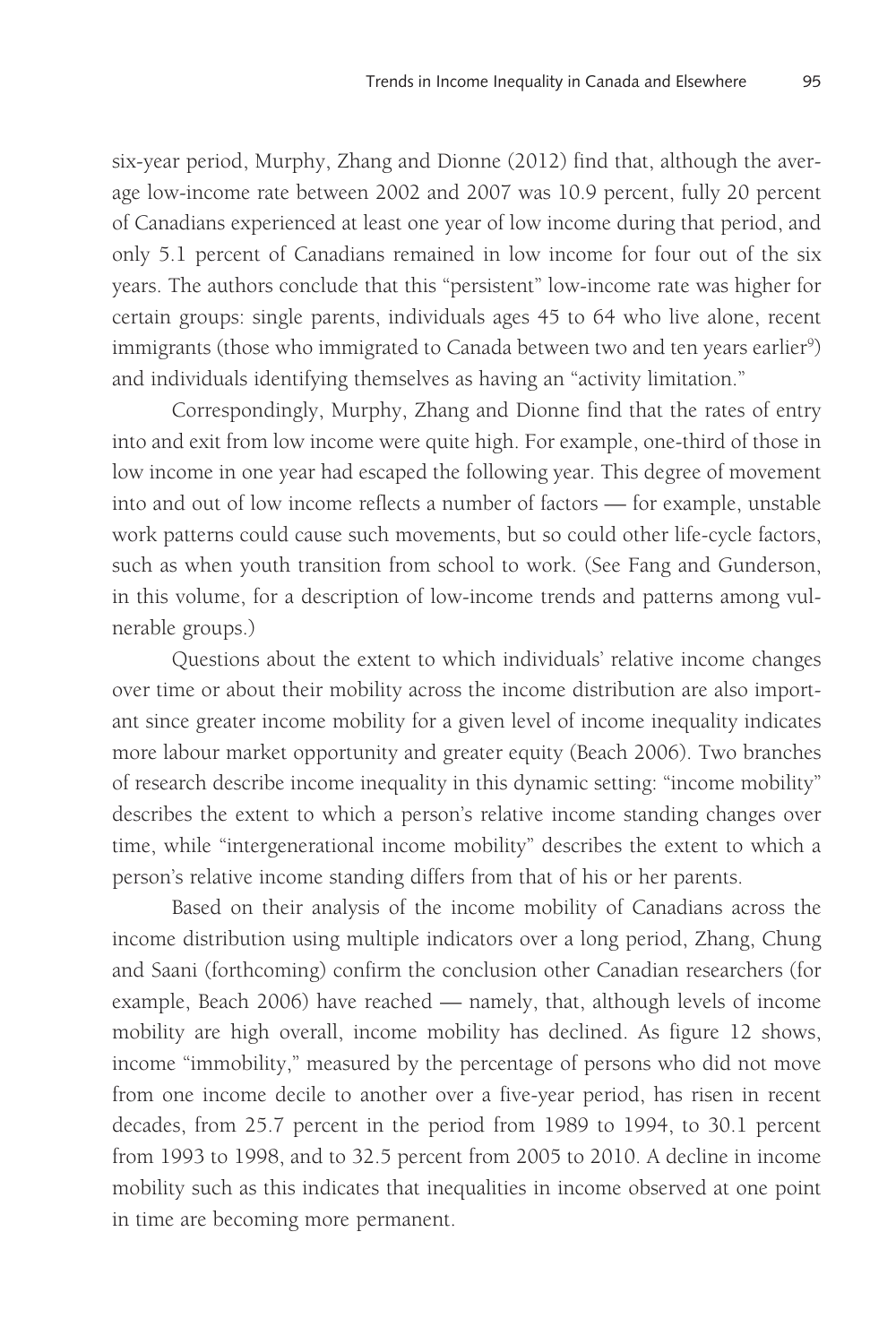

Figure 12 **Income immobility over five-year periods, Canada, 1982-2010**

Source: Zhang, Chung and Saani (forthcoming).

Note: Figure shows the percentage of individuals remaining in the same income decile at the end of each five-year period as at the beginning.

One can extend the time horizon and compare the incomes or earnings of parents with those of their children many years later to determine to what extent children inherit their parents' economic status, after adjusting for differences in incomes due to the life-cycle position of parents and children. The results reflect the degree of intergenerational mobility in Canada and equality of opportunity that is, the extent to which the earnings outcomes of Canadians are independent of their relative economic status as children. A number of studies over the past two decades have concluded that intergenerational mobility is higher in Canada than in the United States.<sup>10</sup> Figure 13 shows results for Canada from Corak and Heisz (1999) and comparable results for the United States from Zimmerman (1992). Figure 13a plots the quartile of the earnings of sons whose fathers had earnings in the bottom quartile (25 percent). In the absence of intergenerational mobility, all of these sons, like their fathers, would have ended up in the bottom quartile of earnings for their generation, but that was not the case. Rather, in Canada, only 33 percent of the sons landed in the bottom quartile, while 17 percent made it to the top quartile of earnings. In contrast in the United States, the sons of fathers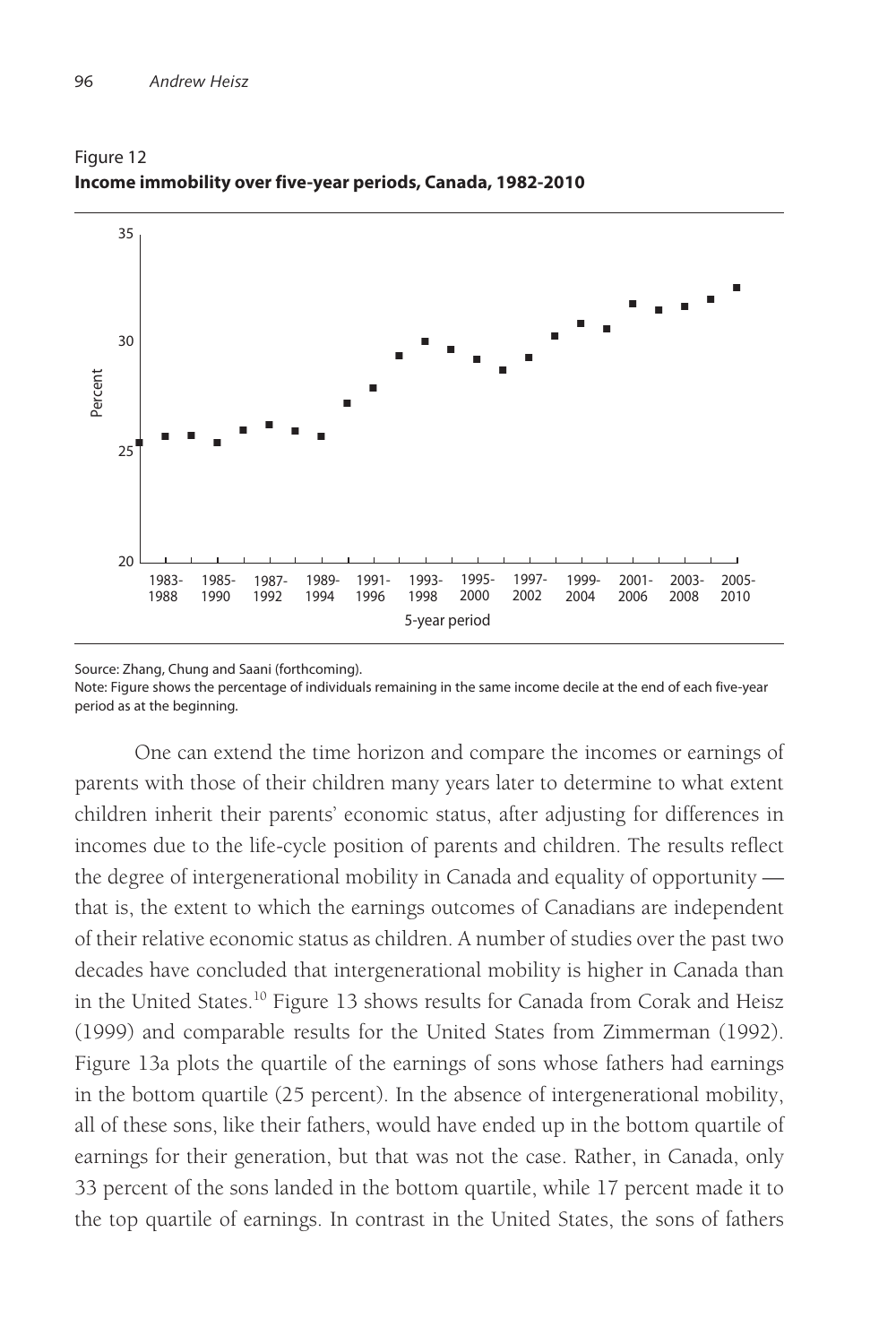

Figure 13 **Intergenerational income mobility, Canada and the United States**

with earnings in the bottom quartile were somewhat more likely than those in Canada to inherit bottom-quartile earnings and were less likely to land in the top earnings quartile.

Figure 13b tells the story of sons whose fathers had earnings in the top quartile. In the United States, sons of fathers in the top quartile were more likely to land in the same quartile and less likely to end up in the bottom quartile than were their Canadian counterparts. This again indicates that the correlation between the earnings of fathers and sons is lower in Canada than in the United States, and hence that intergenerational mobility is greater in Canada. Recent research by Chen, Ostrovsky and Piraino (2015) demonstrates that intergenerational mobility in Canada might be lower than previously estimated by Corak and Heisz (1999). They also note that recent US research indicates less mobility in that country as well, compared with previous estimates. They conclude that Canada remains more mobile than the United States, but that intergenerational mobility might be lower in both countries than previously thought. Recent research also shows that a country's income inequality and level of intergenerational mobility

Source: Corak and Heisz (1999) for Canada and Zimmerman (1992) for the US. Note: Figure shows the percentage of sons whose adult earnings are in the bottom (top) quartile, given their fathers' earnings in the bottom (top) quartile one generation earlier.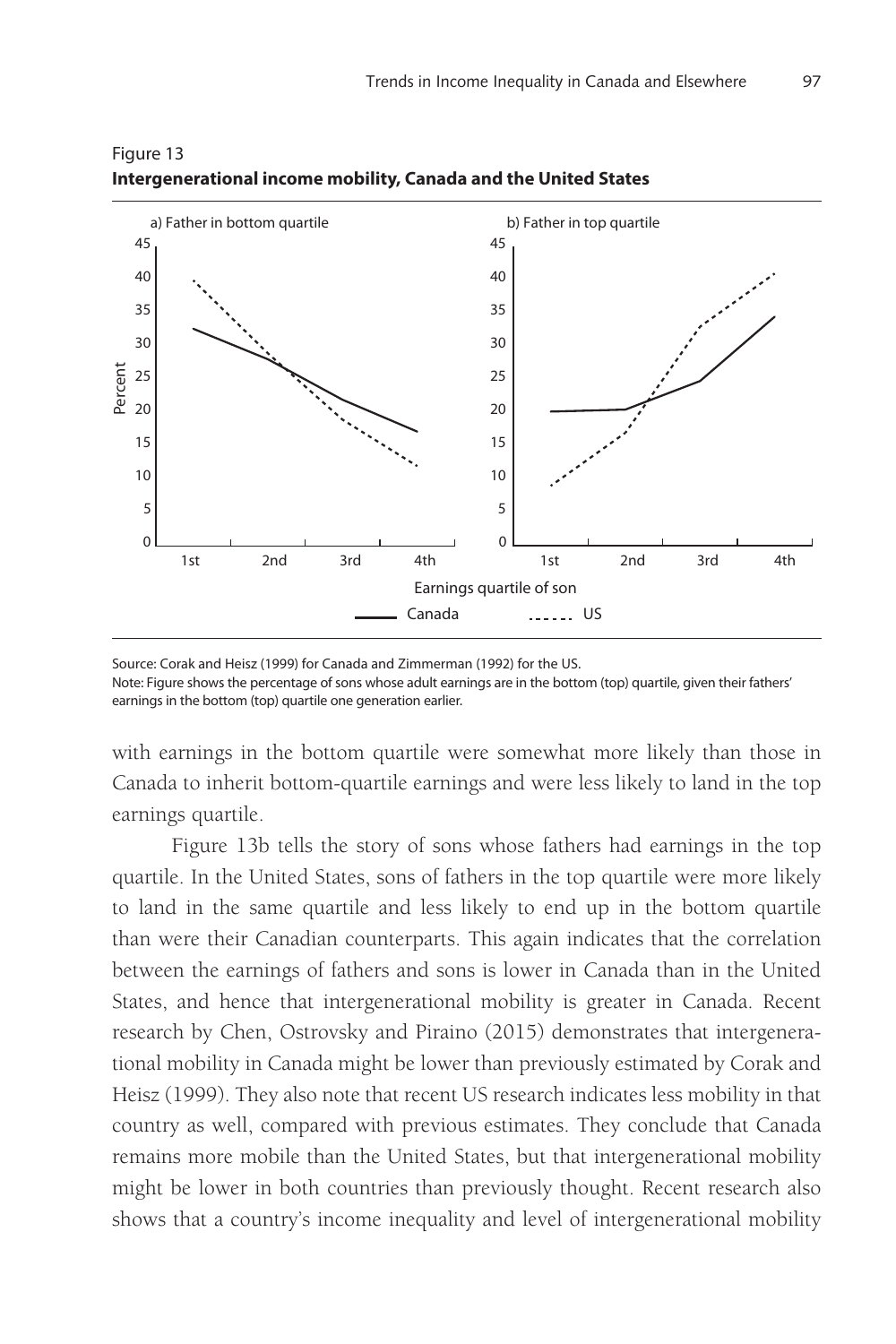are correlated, with more unequal societies being less mobile (Corak 2013). This evidence raises the possibility that the increases in income inequality seen throughout the world could precipitate declines in intergenerational mobility.

## **Conclusion**

After remaining stable for several decades, family after-tax income inequality<br>in Canada rose in the second half of the 1990s and settled at a higher level in the 2000s. Underlying these broad overall trends were large and cumulative increases in market income inequality (earnings and investment income) starting in the 1980s, which were offset by steady increases in income redistribution through taxes and transfers from government until about 1995. From 1995 to 2000 the redistributive effect of government programs fell, market income inequality remained high, and after-tax income inequality rose as a result. The concentration of income among the top 1 percent of income earners also rose over the 1980s and 1990s, and peaked in 2006, before falling slightly later in the decade.

Income inequality increased even though real incomes rose across all income groups and low-income rates fell. Indeed, lower-income households did see their incomes rise, but income increases for those at the low end of the distribution generally were smaller than increases for those at the middle and especially at the top during the periods of rising inequality.

International comparisons reveal that Canada's level of income inequality ranks near the middle among OECD countries, and that many other industrialized countries have experienced increases in income inequality in recent decades. This suggests that some of the forces driving the rise in income inequality are common to all OECD countries and that identifying these should aid in our understanding of underlying causes, although country-specific causes are evidently at play as well. In Canada, research has brought to light the widening income gaps between more- and less-educated workers and between older and younger workers. Even though some of these trends might have reversed in more recent years, this suggests they are also important factors to consider.

Finally, concerns about the level of income inequality might be lessened if differences in relative income standing prove to be temporary, rather than permanent. Accordingly, research showing that overall income mobility in Canada is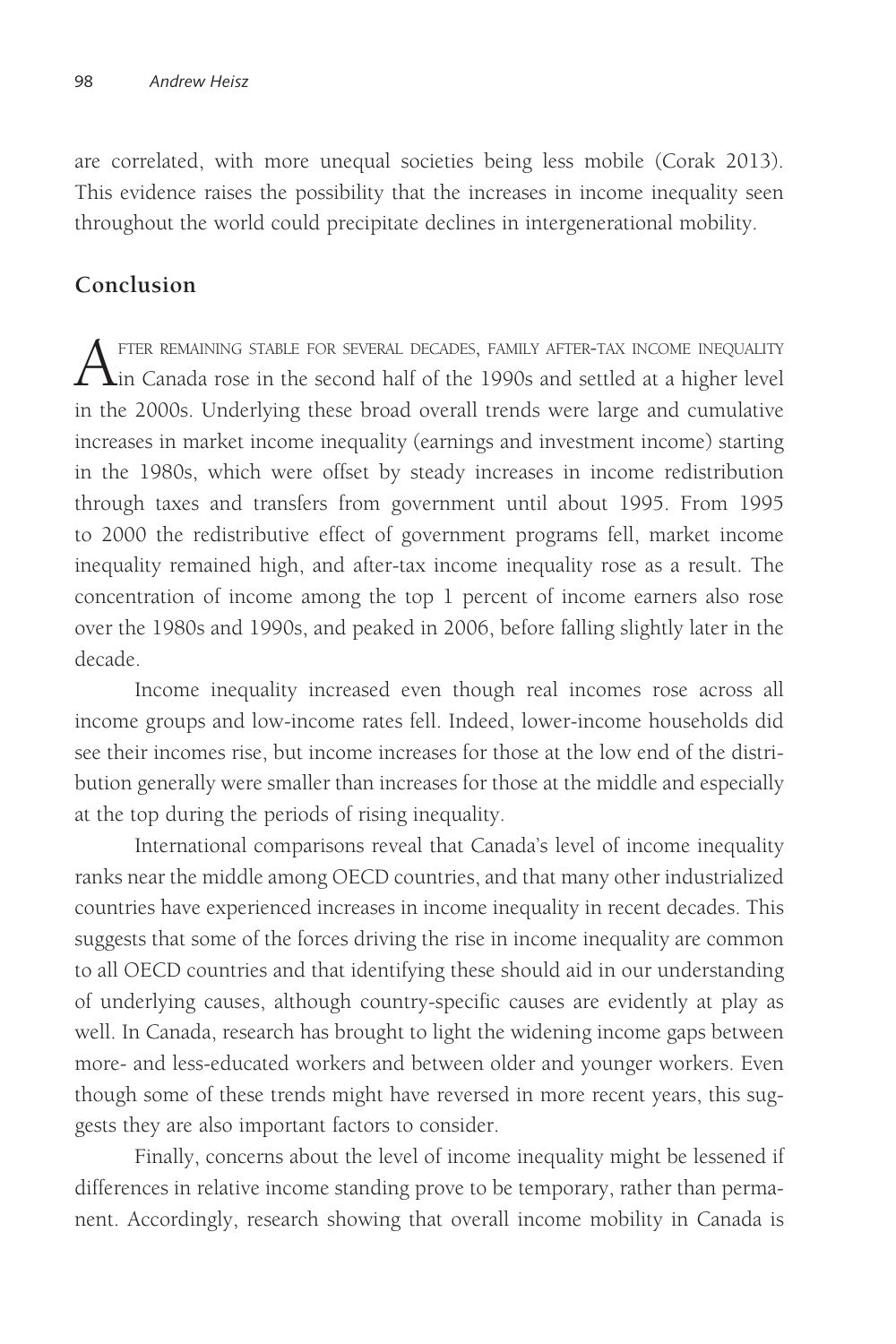high, both for individuals over time and for families across generations, could be seen as encouraging. At the same time, evidence that income mobility among individuals has declined in recent years raises concerns that inequalities might become more permanent.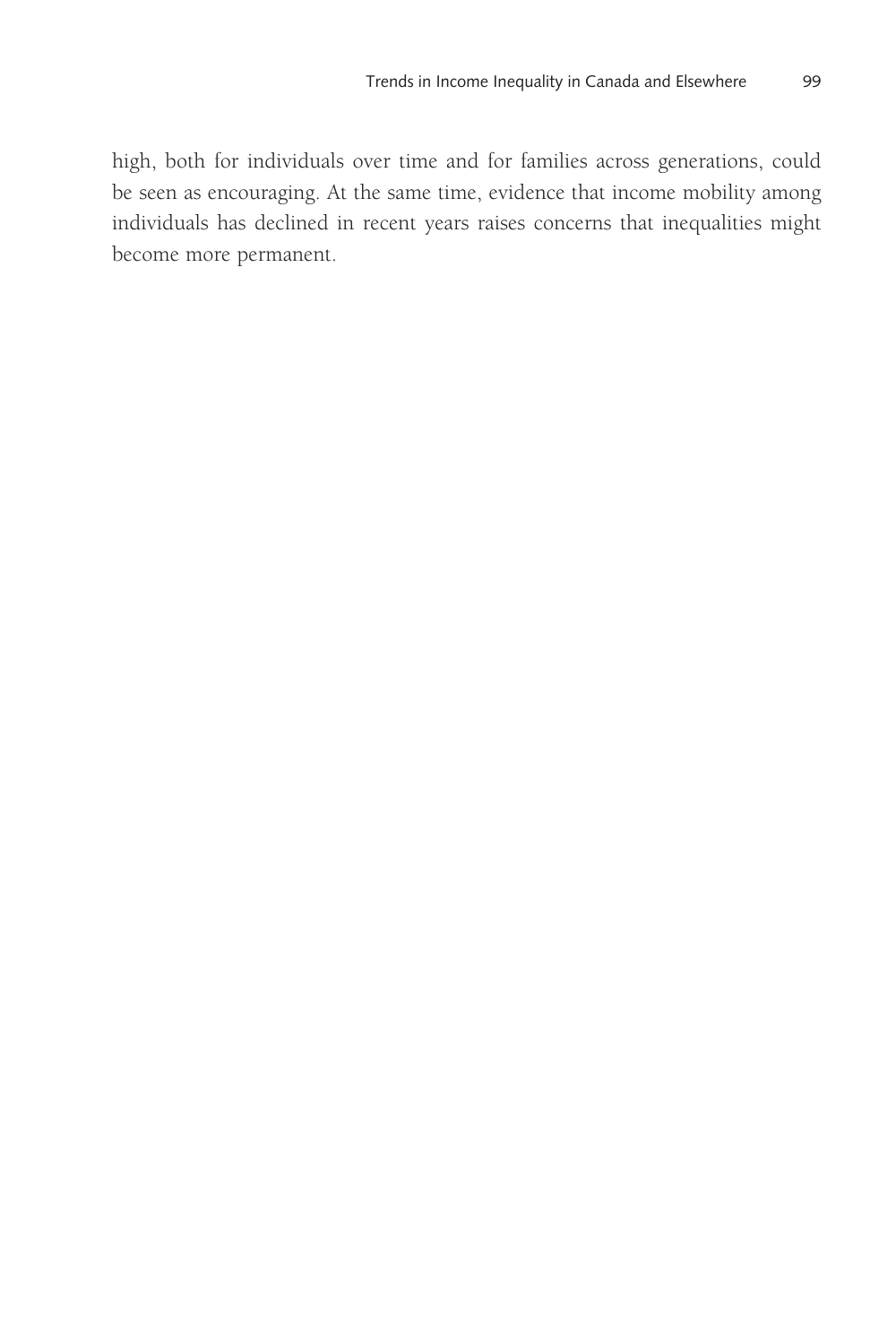## Notes

- 1. This chapter also draws heavily on the rich descriptive literature on income inequality in Canada. In fact, there is far more research than could be covered in this brief synthesis. I recommend that readers interested in more detail on a particular aspect of inequality see the works listed in the References
- 2. There are a few accepted methods for making this adjustment. Statistics Canada's standard is to adjust family income using the "square-root method," whereby family income is divided by an adjustment factor equal to the square root of family size. This adjusted amount is then attributed to all family members, and analysis is done at the level of the individual. In this chapter, I also show results from an international study done by the Organisation for Economic Co-operation and Development (OECD). Although the Canadian data in that study were provided by Statistics Canada, the adjustment method followed the "modified OECD standard" (OECD 2011). In practice, these two methods provide very similar results. In addition, I use the terms "households" and "families" interchangeably, even though both the Statistics Canada and OECD inequality results refer to households, which might consist of more than one family.
- 3. Milligan (2013) compares the SCF/SLID series with census data and finds that inequality trends in the two datasets are similar except for statistics describing the tails of the income distribution.
- 4. According to OECD data, in 2011 the Gini coefficients for AEA after-tax income were 0.389 in the United States and 0.273 in Sweden, for a difference of 0.116.
- 5. Statistics Canada gives analogous figures for unadjusted family income (see CANSIM table 202-0701). Unadjusted after-tax income for

all family types was \$15,100 in the bottom quintile, \$51,200 in the middle quintile and \$139,400 in the top quintile in 2011, up 13 percent, 21 percent and 37.2 percent, respectively, from 1995.

- 6. The data show a particularly large increase in income concentration between 1986 and 1988 in the United States, due in part to a change in the reporting of income for tax purposes in that country. Nevertheless, researchers still believe that the surge in top incomes was larger in the United States than in Canada (see Veall 2012).
- 7. For a more thorough description of these developments over the longer term, see Fortin et al. (2012).
- 8. Morissette, Picot and Lu (2012, 2013), looking at the education earnings premium using Labour Force Survey data for the 2000-11 period, find some evidence of a decline in the hourly wage premium for men and women over that decade (the results are the same using hourly and weekly wages). Although their main results differ from those of Boudarbat, Lemieux and Riddell (2010), that might be attributable to differences in the period examined or the datasets used in the two studies.
- 9. First-year immigrants were dropped from the analysis because they would have had less than a full year of income.
- 10. Corak (2013) provides an update and summary of the current state of research.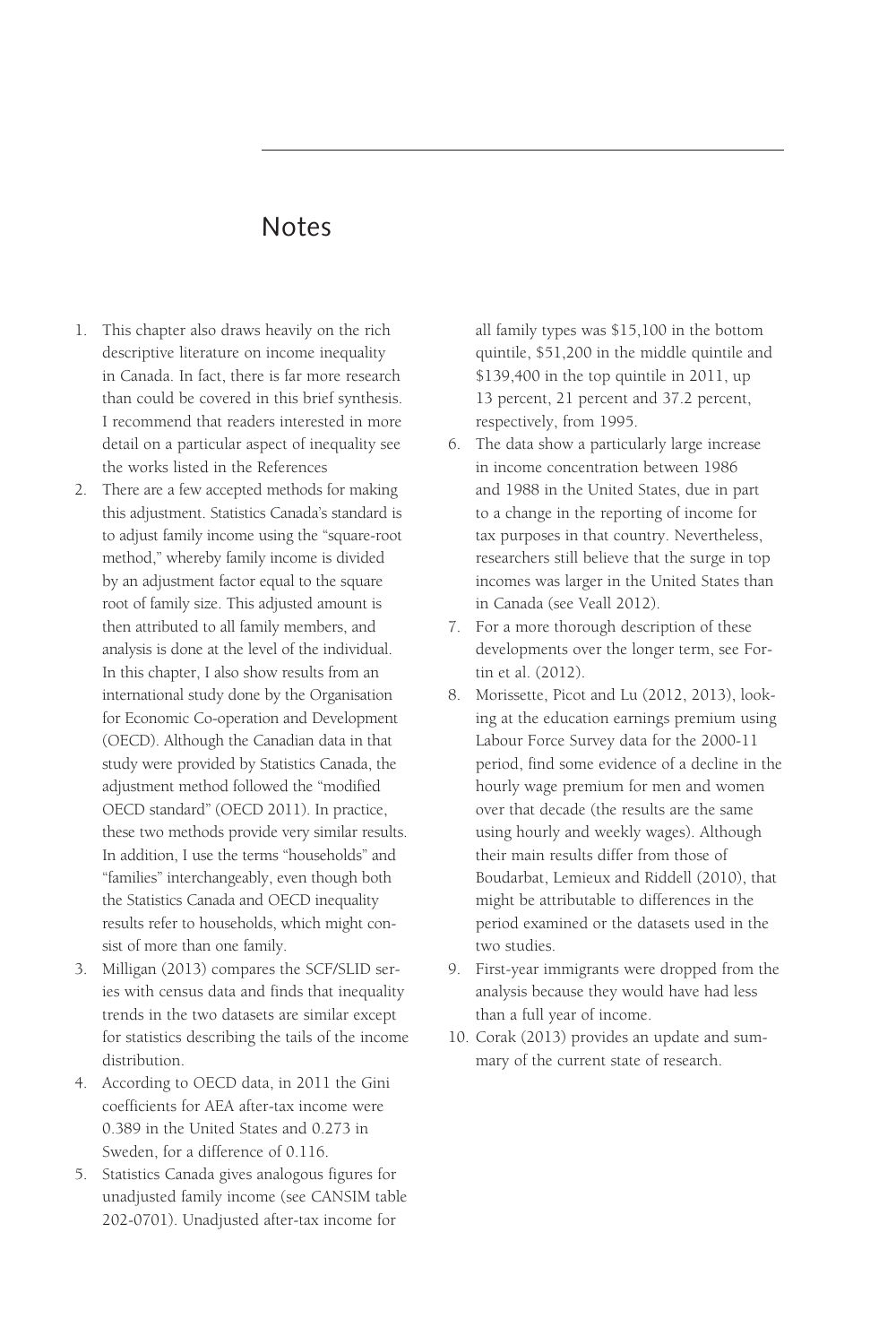## References

- Baker, M., and M. Drolet. 2010. "A New View of the Male/Female Pay Gap." *Canadian Public Policy* 36 (4): 429-64.
- Beach, C.M. 2006. "How Has Earnings Mobility Changed in Canada?" In *Dimensions of Inequality in Canada*, edited by D. Green and J. Kesselman. Vancouver: University of British Columbia Press.
- Beach, C.M., and G.A. Slotsve. 1996. *Are We Becoming Two Societies? Income Polarization and the Myth of the Declining Middle Class in Canada*. Toronto: C.D. Howe Institute.
- Boudarbat, B., T. Lemieux, and W.C. Riddell. 2010. "The Evolution of the Returns to Human Capital in Canada, 1980-2005." *Canadian Public Policy* 36 (1): 63-89.
- Chen, W., Y. Ostrovsky, and P. Piraino. 2015. "Lifecycle Variation, Errors-in-Variables Bias and Nonlinearities in Intergenerational Income Transmission: New Evidence from Canada." Paper presented at Canadian Labour Market and Skills Researcher Network conference, May 28-29, 2015, Toronto.
- Corak, M. 2013. "Income Inequality, Equality of Opportunity, and Intergenerational Mobility." *Journal of Economic Perspectives* 27 (3): 79-102.
- Corak, M., and A. Heisz. 1999. "The Intergenerational Earnings and Income Mobility of Canadian Men: Evidence from Longitudinal Income Tax Data." *Journal of Human Resources* 34 (3): 504-33.
- Fortin, N., D. Green, T. Lemieux, K. Milligan, and W.C. Riddell. 2012. "Canadian Inequality: Recent Developments and Policy Options." *Canadian Public Policy* 38 (2): 121-45.
- Frenette, M., D. Green, and K. Milligan. 2009. "Taxes, Transfers and Canadian Income Inequality." *Canadian Public Policy* 35 (4): 389-411.
- Heisz, A. 2007. *Income Inequality and Redistribution in Canada: 1976 to 2004*. Analytical Studies Branch Research Paper 298. Ottawa: Statistics Canada.
- Milligan, K. 2013. "Income Inequality in Canada: Trends in the Census 1980- 2005." Working paper, Vancouver School of Economics, University of British Columbia. Accessed June 19, 2015. http://faculty.arts.ubc.ca/kmilligan/ research/papers/milligan-inequality-Montreal.pdf
- Morissette, R., G. Picot, and Y. Lu. 2012. *Wage Growth over the Past 30 Years: Changing Wages by Age and Education*. Economic Insights Analytical Paper 8. Ottawa: Statistics Canada.
- \_\_\_\_\_. 2013. *The Evolution of Canadian Wages over the Last Three Decades*. Analytical Studies Branch Research Paper 347. Ottawa: Statistics Canada.
- Murphy, B., and M. Veall. Forthcoming. "A Tale of Two Cities? The Surge in Top Incomes at the City Level in Canada." In *Thinking Outside the Box,* edited by K.G. Banting, R. Chaykowski, and S.F. Lehrer. Montreal and Kingston, ON: McGill-Queen's University Press.
- Murphy, B., X. Zhang, and C. Dionne. 2012. *Low Income in Canada: A Multi-line and Multi-index Perspective*. Income Research Paper 1. Ottawa: Statistics Canada.
- OECD (see Organisation for Economic Co-operation and Development).
- Organisation for Economic Co-operation and Development (OECD). 2011. *Divided We Stand: Why Inequality Keeps Rising*. Paris: OECD Publishing.
- Piketty, T., and E. Saez. 2003. "Income Inequality in the United States, 1913-1998." *Quarterly Journal of Economics* 118 (1): 1-39.
- Saez, E., and M.R. Veall. 2005. "The Evolution of High Incomes in Northern America: Lessons